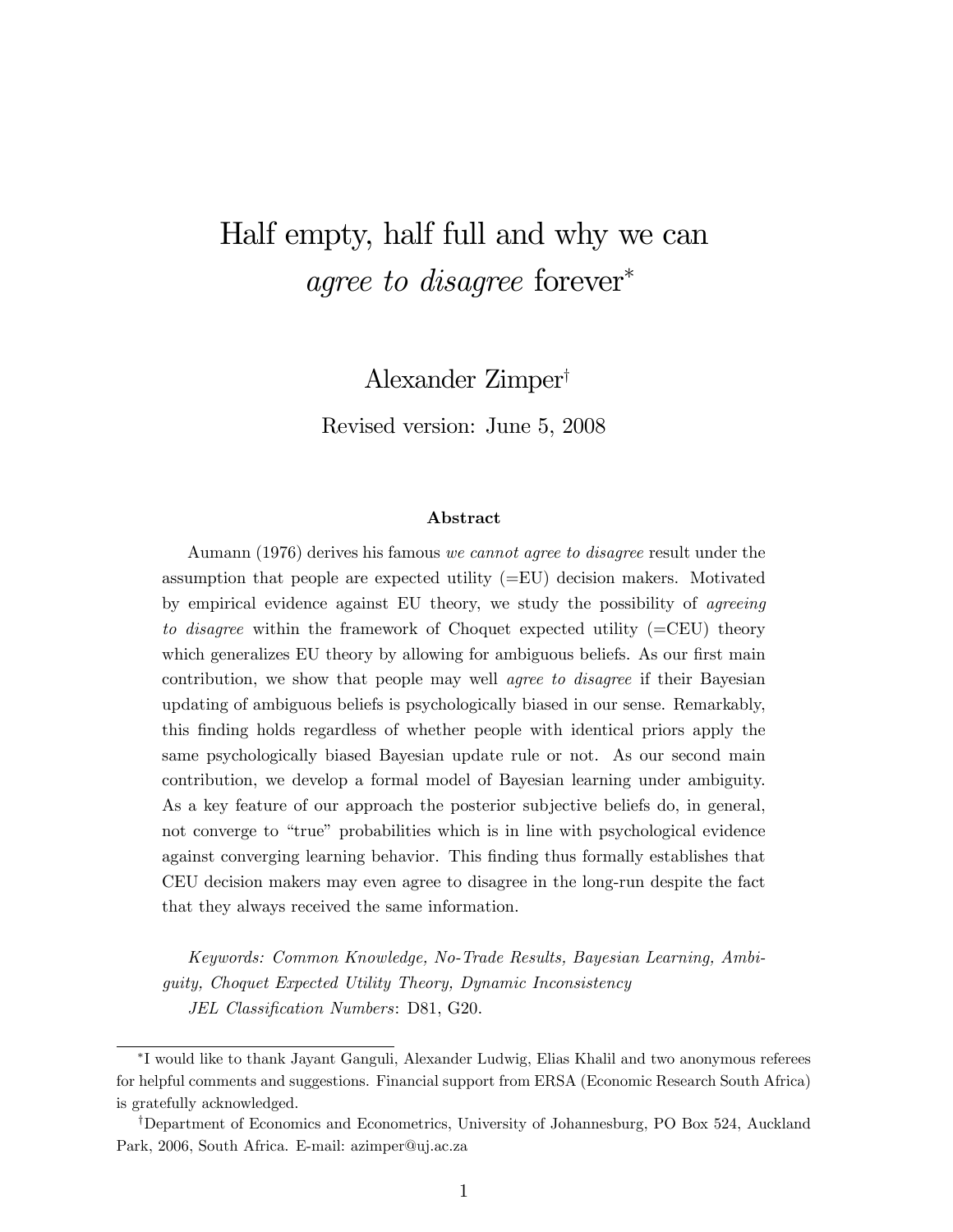# 1 Introduction

Aumann (1976) proves that "If two people have the same priors, and their posteriors for an event A are common knowledge, then these posteriors are equal<sup>?</sup> (p. 1236). This celebrated we cannot agree to disagree result has been derived under the implicit assumption that people are subjective expected utility (EU) maximizers whose beliefs are given as additive probability measures. While there exist several studies on the possibility of agreeing-to-disagree in decision-theoretic frameworks that generalize EU theory (cf. section 2 "Related literature" in this paper), to the best of our knowledge none of these studies addresses the possibility that people may interpret information in different ways.

The contributions of this paper are two-fold. As our first contribution, we demonstrate that people may agree to disagree if their beliefs express ambiguity attitudes as, e.g., elicited in paradoxes of the Ellsberg type. This result holds regardless of whether people receive the same information or not since our decision theoretic framework allows for the possibility that identical information may be interpreted differently. More precisely, we differentiate between optimistically, resp. pessimistically, Bayesian updating of ambiguous beliefs. With these definitions we formally describe the difference between "half empty" versus "half full" attitudes in the context of interpreting new information. In order to investigate the question whether agents may forever agree to disagree if they are always fed the same information, we develop, as our second contribution, a formal model of Bayesian learning with ambiguous beliefs.

Key to our analysis is the assumption that people are Choquet expected utility (CEU) rather than EU decision-makers. CEU theory (Schmeidler 1989, Gilboa 1987) is a generalization of EU theory that admits for the integration of a vNM function with respect to non-additive probability measures (capacities). Properties of such capacities are used for the formal description of ambiguity attitudes which may explain Ellsberg (1961) paradoxes. Ellsberg paradoxes demonstrate systematic violations of Savageís  $(1954)$  "sure thing principle". The sure thing principle, however, ensures that there is a unique way of deriving ex-post preferences from ex-ante preferences, implying a unique Bayesian update rule for the additive probabilities of subjective EU theory. The picture is different for the non-additive probability measures of CEU theory for which several perceivable Bayesian update rules exist (cf. Gilboa and Schmeidler 1993, Sarin and Wakker (1998), Eichberger, Grant and Kelsey 2006, Siniscalchi 2001, 2006). Following Gilboa and Schmeidler's (1993) psychological interpretation we consider the extreme cases of the optimistic, resp. pessimistic, update rule, which we apply to non-additive probability measures deÖned as neo-additive capacities in the sense of Chateauneuf, Eichberger and Grant (2006). Our resulting definition of optimistically, resp. pessimistically, biased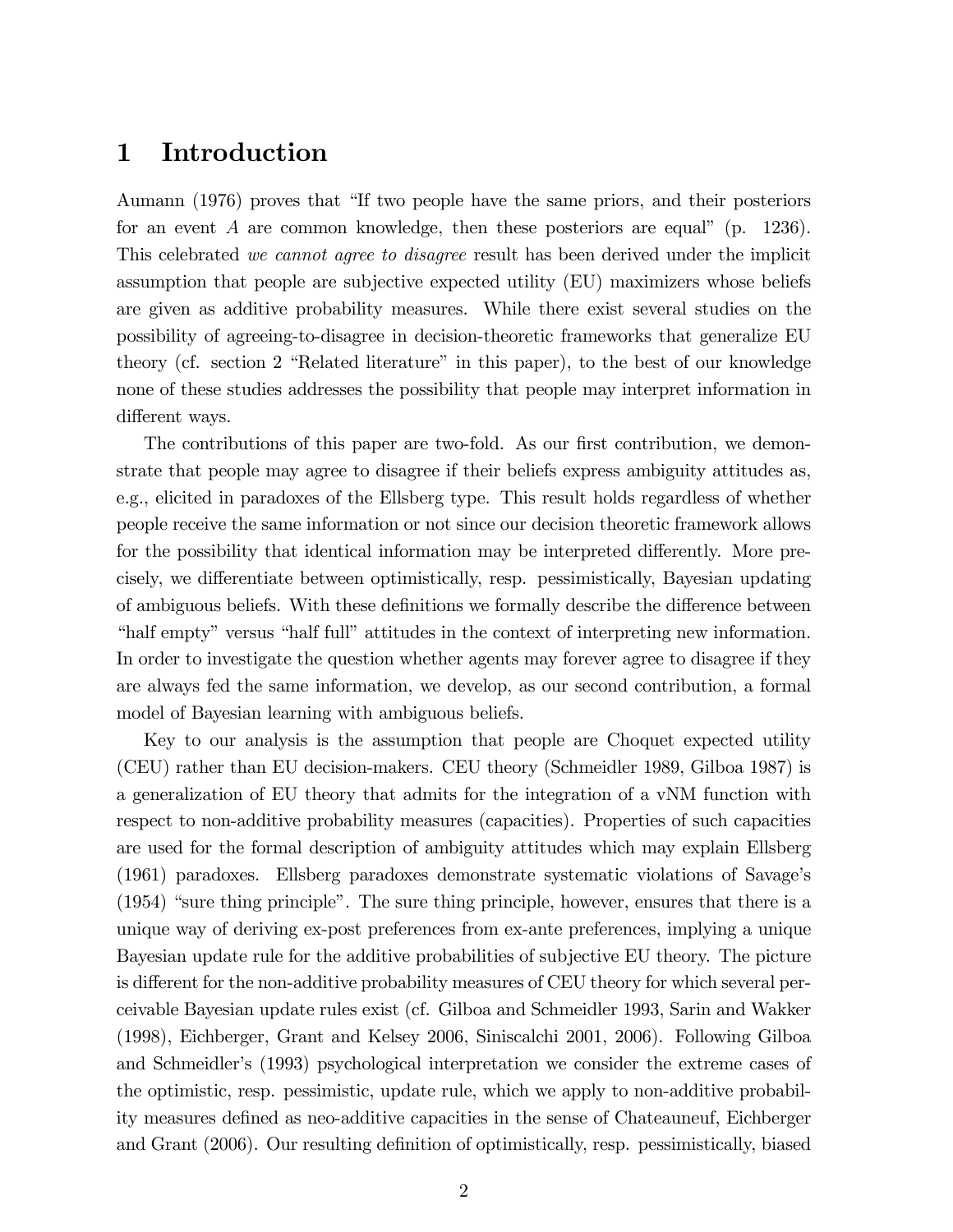agents combines the standard model of rational Bayesian learning with an optimistic, resp. pessimistic, attitude towards the interpretation of new information.

We present two different results of the type that people may agree to disagree if their update rules are psychologically biased. Our first result (proposition 1) shows that if two people have the same prior, apply different updating rules, and their posteriors for an event  $A \notin \{\emptyset, \Omega\}$  are common knowledge, then these posteriors will be different even in case they have identical information partitions. Within the appropriate framework this result is easily derived. However, beyond the mere formal result our finding addresses an important behavioral issue. Aumann (1976) writes "In private conversation, Tversky has suggested that people may also be biased because of psychological factors, that may make them disregard information that is unpleasant or does not conform to previously formed notions" (p. 1238). There is no way of describing such psychological biases of reallife people within Aumann's framework. Within our approach, however, the resulting ìmyside biasîhas a straightforward interpretation as peopleís di§erent attitudes towards the interpretation of information due to psychological predispositions such as the "halfempty glass" versus the "half-full glass" attitude.

Whereas our first result applies to people who use different rules of Bayesian updating, our second result (proposition 2) refers to the case of identical updating rules. We find that if two people have the same prior, apply the same learning rule, and their posteriors for an event  $A \notin \{\emptyset, \Omega\}$  are common knowledge, then these posteriors can be different in case they have different information partitions. Thus, neither in the case where people have the same information partitions nor in the case where people apply the same update rule does Aumann's conclusion obtain when Bayesian learning is psychologically biased in our sense. To the contrary, according to our results a difference in posteriors that are common knowledge is the rule rather than the exception when people are psychologically biased.

Standard models of Bayesian learning with additive beliefs show that people's beliefs must converge in the long-run to the same belief if they observe identical information drawn from an i.i.d. stochastic process. If this convergence result also holds true in our environment of CEU decision-makers, the relevance of proposition 1 would be restricted to a short-run argument only. In order to investigate the long-run relevance of proposition 1 we therefore develop a model of Bayesian learning based on our decision-theoretic framework. In contrast to the standard model of rational Bayesian learning (e.g., Tonks 1983, Viscusi and O'Connor 1984, Viscusi 1985), which obtains as a special case of our model, the posterior beliefs of our learning model do in general not converge to "true" probabilities. As a consequence, agreeing to disagree becomes possible in our framework even in the long run. This finding also contributes to the discussion about the plausibil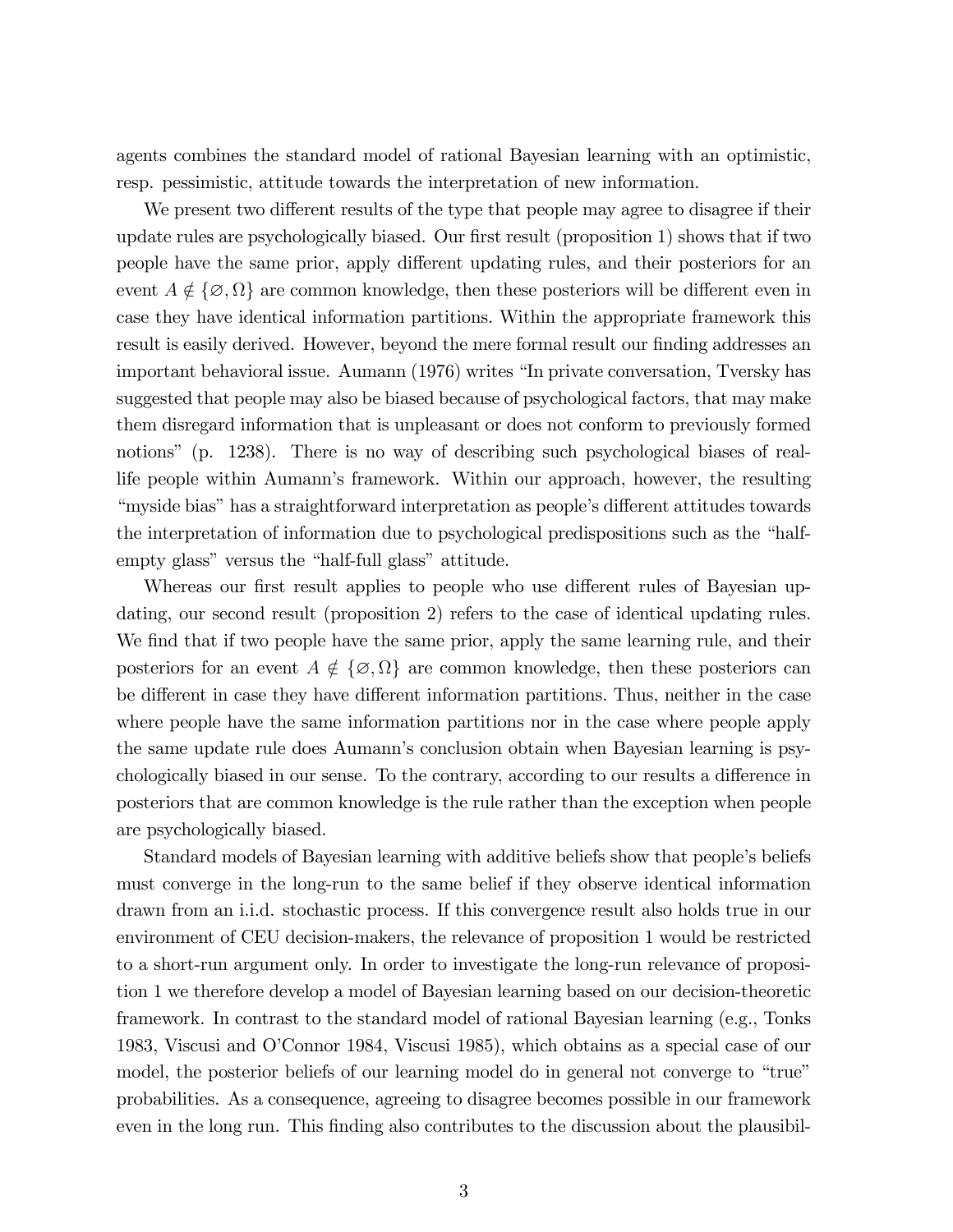ity of the common priors assumption which typically presumes (cf. Aumann 1987, 1998, Gul 1998) that common priors are justified for agents with symmetric information. Our finding demonstrates that this is not necessarily the case for ambiguous beliefs.

Our model of Bayesian learning with respect to ambiguous beliefs is also in line with several studies in the psychological literature which show that real-life agents' learning behavior does not necessarily imply convergence since learning may be prone to effects such as "myside bias" or "irrational belief persistence" (cf., e.g., the references in chapter 9, Baron 2007). For example, in an early contribution to this literature, Lord, Ross, and Lepper (1979) conduct an experiment in which agents' posteriors diverge despite the fact that all agents have received the same information.<sup>1</sup> Moreover, definitions of several psychological phenomenons such as delusions, depressions etc. are based on the observation that different subjects may interpret identical information in different ways (cf. Beck 1976). We regard the findings in this psychological literature as further evidence in support of this paper's main theme; namely, that the interpretation of new information may be prone to some psychological bias. If this is true, Aumann's we cannot *agree to disagree* result would apply to idealized rather than to real-life decision-makers even in case the common priors assumption is satisfied.

The subsequent analysis is structured as follows. Section 2 discusses the relationship of our approach to the existing literature. In section 3 we describe our decision-theoretic framework. Section 4 recalls Aumann's (1976) epistemic framework and presents our first *agreeing to disagree* result. A simple example in section 5 about the possibility of ex-post asset trade illustrates this first result. In section 6 we introduce our model of Bayesian learning under ambiguity which demonstrates that our first result is also relevant in the long-run. Our second *agreeing to disagree* result is stated and proved in section 7. Section 8 concludes.

#### **Related literature**  $\overline{2}$

#### 2.1 No-trade results

Combined with Harsanyi's (1967) common priors doctrine Aumann's we cannot agree to disagree result has been very influential in information economics. Especially the so-called no-trade theorems - basically stating that there should be no ex-post trade

<sup>&</sup>lt;sup>1</sup>The subjects in this experiment were confronted with two purported statistical studies, one study supporting the other study rejecting the claim that capital punishment has a crime deterrence effect. For analogous results in the context of Bayesian updating of subjective probabilities see Pitz, Downing, and Reinhold (1967), Pitz (1969), and Chapman (1973).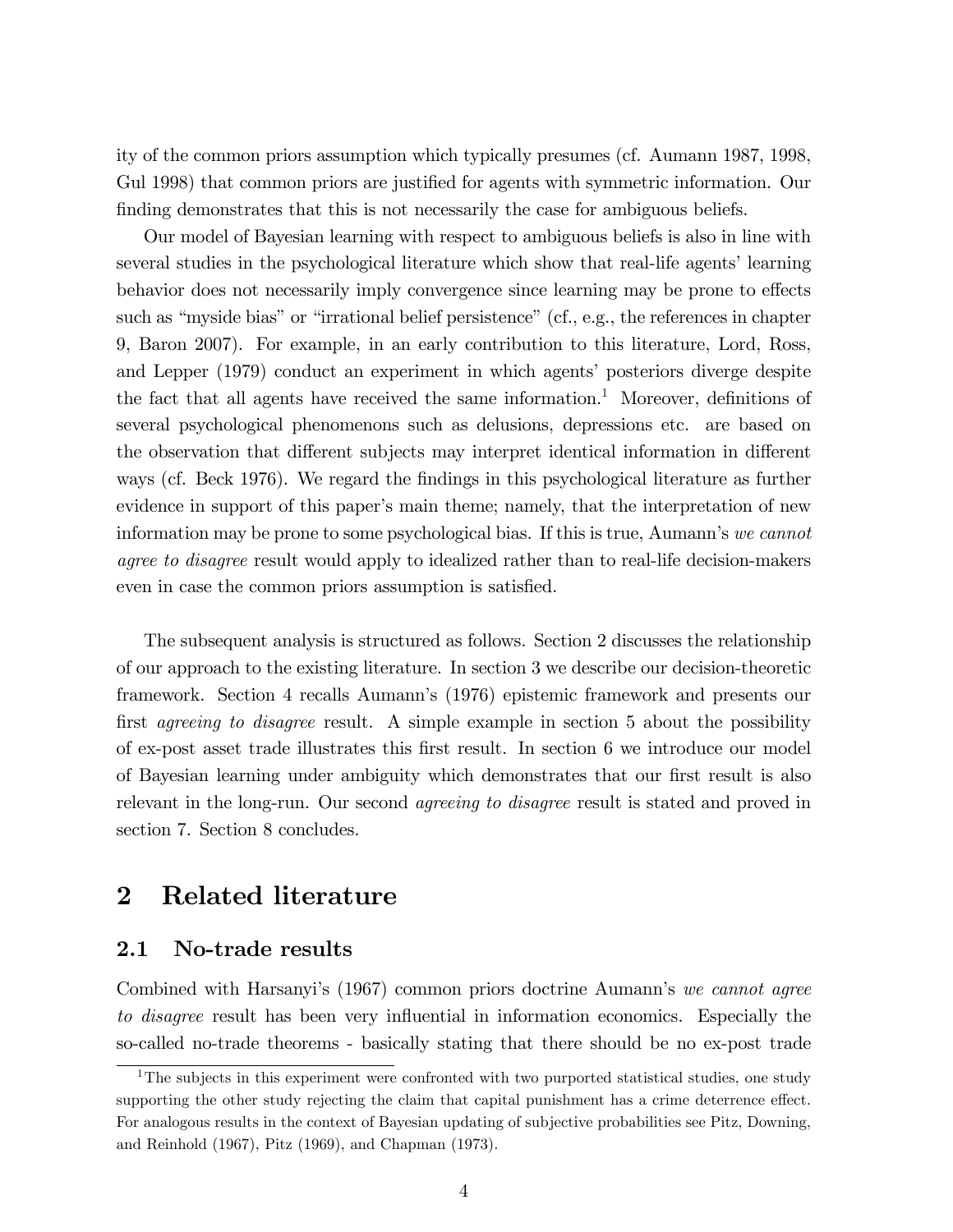in financial assets if the agents are rational - are based on Aumann's approach (cf., e.g., Milgrom 1981, Milgrom and Stokey 1982, Samet 1990, Morris 1994, Bonanno and Nehring 1999). The connection between Aumann's we cannot agree to disagree result and the impossibility of ex-post trade in financial assets is straightforward. Under the assumption that agents have different preferences for such assets if and only if they have different beliefs about the assets' future returns, there are strict incentives for ex-post trade if and only if the agents have different posterior beliefs. Since the market-price of such assets is common knowledge between the trading agents, any trade would result in the traders' common knowledge that their posteriors must be different.<sup>2</sup>

Since no trade-results are seemingly at odds with reality, there are several contributions in the literature investigating the robustness of no-trade results with respect to a weakening of Aumann's assumptions. One line of research discusses concepts of bounded rationality that weaken the rationality assumptions of Aumann's epistemic framework. For example, information structures have been considered that are nonpartitional (Bacharach 1985, Samet 1990, Geneakoplos 1992, Rubinstein and Wolinsky 1990) or concepts of "almost" common-knowledge have been introduced (Neeman 1996). In contrast to this literature our approach fully adopts Aumann's epistemic framework. The agents of our model are boundedly rational not with respect to their logical capability but with respect to their psychological bias in interpreting new information.

Closer to our own approach is a second line of research on no-trade results that considers decision theoretic alternatives to EU theory. In an early contribution Dow, Madrigal and Werlang (1990) already provide an example in which ex-post trading becomes possible because agents update their non-additive beliefs according to the Dempster-Shafer rule which is at the heart of our definition of pessimistically biased Bayesian learning.<sup>3</sup> Dow et al. thereby assume asymmetric information and common non-additive priors so that their example can be regarded as an illustration of our proposition 2 for the special case of pessimistically biased agents.

Halevy (1998, 2004) claims that the Önding of Dow et al. can be extended to the case of symmetric information so that there might occur ex-post trading between agents with common priors and identical information partitions if their beliefs are non-additive. More precisely, Halevy writes:

ìA similar result appears in Dow et al (1990). Their result, as noted by Epstein and Le Breton (1993) and as our present example illustrates, relies

<sup>&</sup>lt;sup>2</sup>Note that the typical assumption of "strictly risk averse" traders (e.g., Milgrom 1981, Milgrom and Stokey 1982) is thus not necessary for obtaining "no-trade" results.

<sup>3</sup>Within the multiple prior framework Kajii and Ui (2007) show that full-Bayesian updating may result (under asymmetric information) in different sets of posteriors whose intersection is non-empty.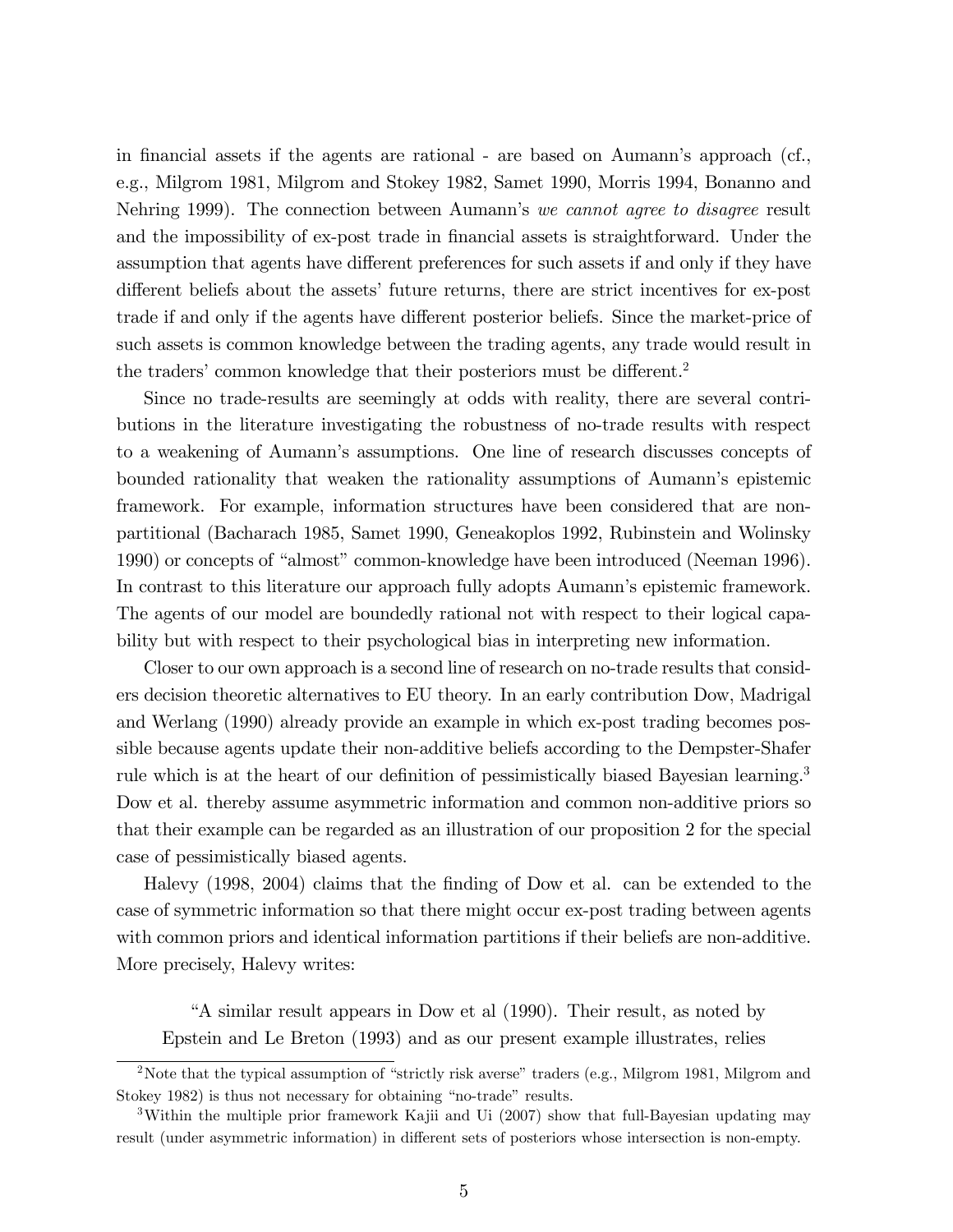merely on dynamic inconsistency of the individual agents. Their claim that trade is a result of asymmetric information is not accurate: we show below that it could be reached with completely symmetric information and even with a common prior." (footnote  $17$ , p.  $20$  in Halevy 1998)

In the light of our propositions 1 and 2, we take a somewhat different view from Halevy. Namely, Dow et al.ís conclusion is indeed accurate under their assumption of an identical update rule for all agents: our analysis demonstrates that agents with an identical update rule cannot agree to disagree if they have identical information partitions. Our own asset-trade example in section 5 of this paper therefore establishes the existence of ex-post trade between agents with symmetric information and common priors if and only if the agents have different update rules. Since Halevy's example does not consider different update rules, his finding appears to be at odds with our own results. As it turns out, however, the difference between Dow et al. and our conclusion, on the one hand, and Halevy's conclusion, on the other hand, is only due to different notions of beliefs arising from the fact that Halevy considers an environment with objective probability distributions, i.e., lotteries, whereas Dow et al. and our approach work within the subjective Savage-framework.<sup>4</sup> More specifically, Halevy's example is based on Yaariís (1987) dual theory in which objective additive probabilities are transformed into non-additive beliefs by some transformation function so that he can separate between (objective) probabilities and ambiguity attitudes arising from the transformation. Halevy then speaks of common priors whenever his agents have common objective probabilities. Since these agents apply different transformation functions, however, their resulting non-additive priors are no longer identical with respect to our notion of subjective beliefs which incorporates ambiguity attitudes. According to our and Dow et al.ís notion of subjective beliefs the assumption of common priors would therefore be violated in Halevy's example.

Rubinstein and Wolinsky (1990, Remark p. 190) argue that Milgrom and Stokeyís no-trade result applies to all decision theories under uncertainty which satisfy dynamic consistency. Similarly, Ma (2001) (for general preferences over Savage-acts), Kajii and Ui (2007) (for the multiple prior framework) and Wakai (2001) (for the recursive multiple prior framework) establish formal links between dynamic consistency and the impossibility of speculative trade. Halevy (2004) reports the interesting fact that there might even be ex-post trading between dynamically consistent agents if these agents violate consequentialism. While EU decision-makers satisfy, by the sure-thing principle, dynamic consistency as well as consequentialism, the CEU decision-makers of our model

<sup>&</sup>lt;sup>4</sup>I am grateful to an anonymous referee for pointing me to this interpretation of Halevy's approach.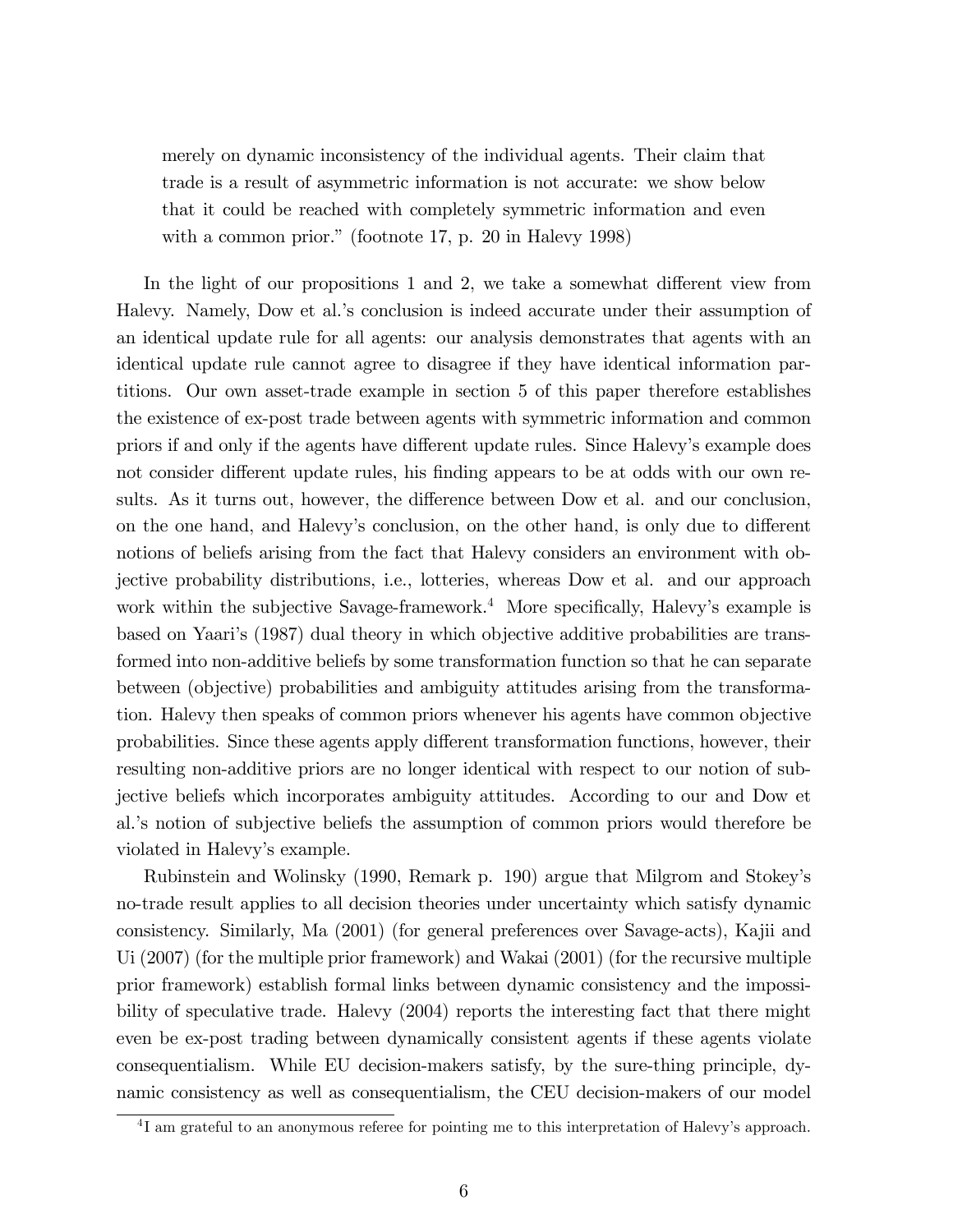only satisfy consequentialism and the possibility of agreeing to disagree exclusively results from their dynamically inconsistent preferences (cf. Epstein and Le Breton 1993, Sarin and Wakker 1998).

#### 2.2 Learning under ambiguity

Epstein and Schneider (2007) also consider a model of learning under ambiguity which shares with our learning model the feature that ambiguity does not necessarily vanish in the long run. Their learning model is based on the recursive multiple priors approach (Epstein and Wang 1994; Epstein and Schneider 2003) which, basically, restricts conditional max min expected utility (MMEU) preferences of Gilboa and Schmeidler (1989) in such a way that dynamic consistency is satisfied. While MMEU theory is closely related to CEU theory restricted to convex capacities (e.g., neo-additive capacities for which the degree of optimism is zero), the similarity between Epstein and Schneider's approach on the one hand and our learning model on the other hand ends here. Epstein and Schneider establish ambiguity in the long run under the assumption that the decisionmaker permanently receives ambiguous signals, which they formalize via a multitude of different likelihood functions at each information stage in addition to the existence of multiple priors.<sup>5</sup> This introduction of multiple likelihoods is rather ad hoc and it would be interesting to see an axiomatic or/and psychological foundation of this approach which goes beyond the mere technical property that multiple likelihoods can sustain long-run ambiguity in the recursive multiple priors framework. In the meantime, our comparably simple - model of a Bayesian learner who is prone to psychological attitudes in the interpretation of new information offers a rather straightforward explanation for biased long-run beliefs even in the case that the decision-maker receives signals that are not ambiguous. Finally notice that the restriction of Epstein and Schneider's approach to dynamically consistent preferences excludes preferences that violate Savage's surething principle as elicited in Ellsberg paradoxes. More specifically, by observation 2 in this paper we show that any updating rule for preferences over Savage-acts must be dynamically inconsistent if the ex-ante preferences strictly violate the sure-thing principle. Since our learning model does not exclude dynamically inconsistent decision behavior, it can accommodate a broader notion of ambiguity attitudes than the Epstein-Schneider approach, including ambiguity attitudes that are not compatible with the sure-thing principle.

Marinachi (1999) studies a decision-maker who repeatedly observes an experiment such that the outcomes at each trial are identically and independently distributed with

<sup>&</sup>lt;sup>5</sup>In the case of learning from ambiguous urns without multiple likelihoods, ambiguity obviously vanishes in the learning process; (for a formal result see Marinachi 2002).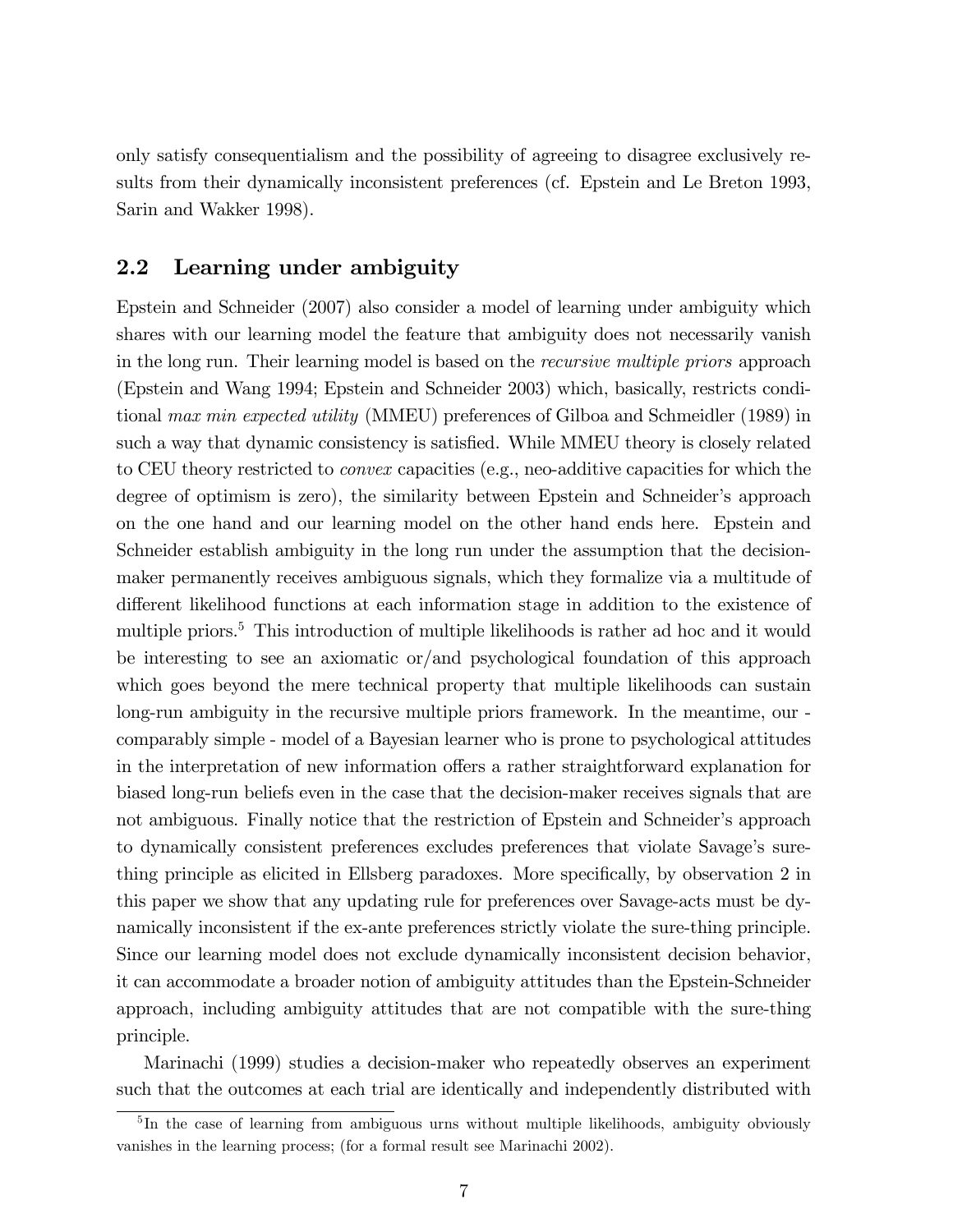respect to the decision-maker's non-additive belief; (Marinachi thereby defines independent events as events such that the product of their marginal non-additive probabilities coincides with the non-additive probability of their intersection.) For such i.i.d. random variables with respect to non-additive beliefs Marinachi derives a law of large numbers as counterpart to the additive case thereby admitting for the possibility that ambiguity does not vanish in the long-run. While Marinachiís approach may thus be regarded as a Frequentist's approach towards non-additive probabilities, our approach is a subjectivist Bayesian one according to which an agent has a subjective prior belief over the whole event space while she uses sample information from an (objective) i.i.d. process in order to update her subjective belief. In contrast to Marinachiís approach, the distributions of outcomes in different Bernoulli trials are, in general, not i.i.d. with respect to the non-additive posteriors of our Bayesian approach. Unlike in our approach the learning behavior of different agents in Marinachi's model must therefore converge to the same limit if they have identical priors.

## 3 Preliminaries: The decision-theoretic framework

#### 3.1 Choquet decision theory

As in Aumann (1976) we consider a measurable space  $(\Omega, \mathcal{F})$  with  $\mathcal F$  denoting a  $\sigma$ -algebra on the state space  $\Omega$ . As a generalization of Aumann's assumption of EU decisionmakers, however, we consider a CEU rather than an EU decision-maker.<sup>6</sup> In contrast to EU theory, CEU theory admits for non-additive probability measures, i.e., capacities, whereby a capacity  $\nu : \mathcal{F} \to [0, 1]$  must satisfy

- (i)  $\nu(\emptyset) = 0, \nu(\Omega) = 1$
- (ii)  $A \subset B \Rightarrow \nu(A) \leq \nu(B)$  for all  $A, B \in \mathcal{F}$ .

Additional properties of capacities are used in the literature for formal definitions of, e.g., ambiguity and uncertainty attitudes (Schmeidler 1989, Epstein 1999, Ghirardato and Marinacchi 2002), pessimism and optimism (Eichberger and Kelsey 1999, Wakker 2001), as well as sensitivity to changes in likelihood (Wakker, 2004).

 ${}^{6}$ CEU theory was first axiomatized by Schmeidler (1986, 1989) within the Anscombe and Aumann (1963) framework, which assumes preferences over objective probability distributions. Subsequently, Gilboa (1987) as well as Sarin and Wakker (1992) have presented CEU axiomizations within the Savage (1954) framework, assuming a purely subjective notion of likelihood. CEU theory is equivalent to cumulative prospect theory (Tversky and Kahneman 1992, Wakker and Tversky 1993) restricted to the domain of gains (compare Tversky and Wakker 1995). Moreover, as a representation of preferences over lotteries, CEU theory coincides with rank dependent utility theory as introduced by Quiggin (1981, 1982).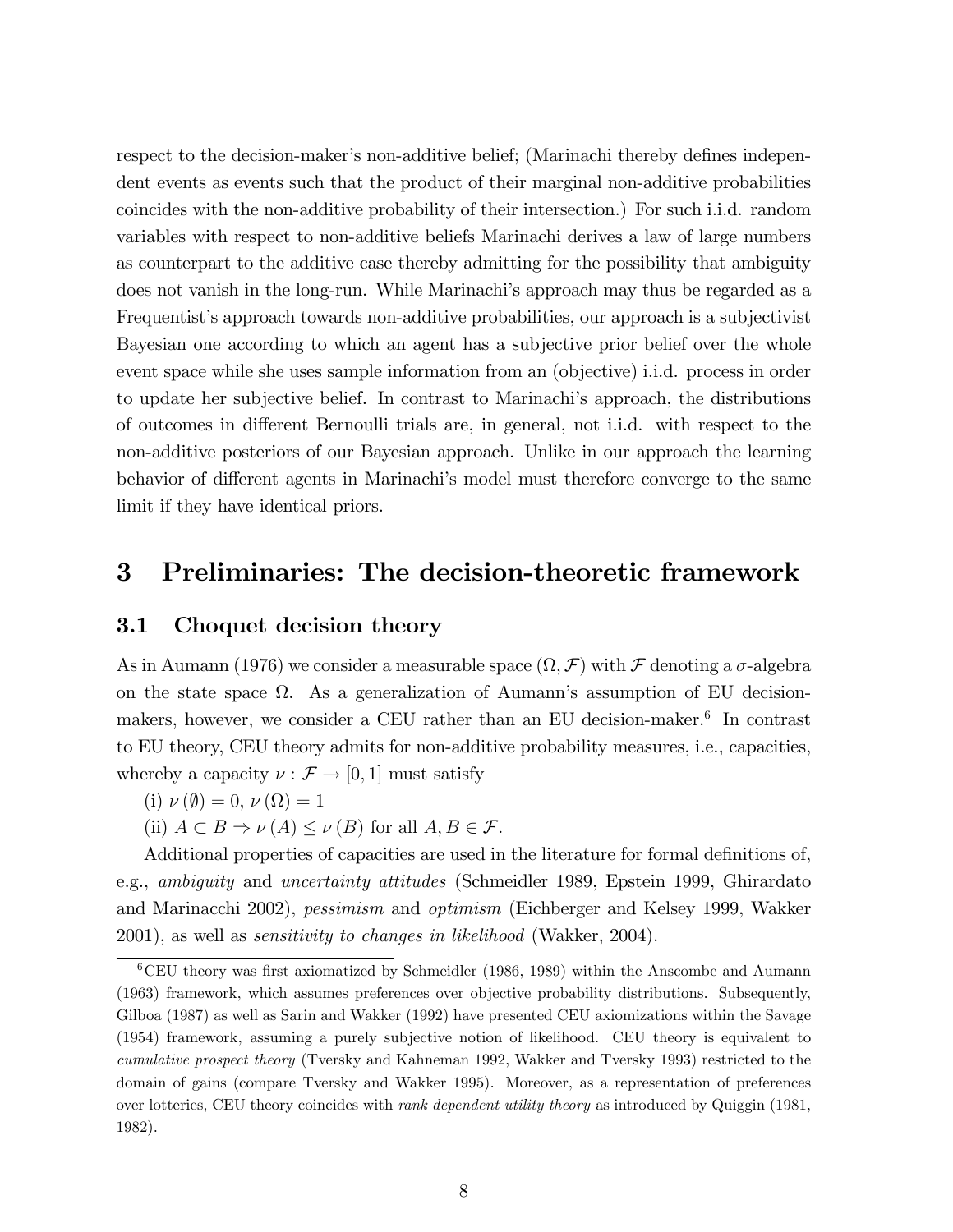In our model of non-rational Bayesian learning we restrict attention to a class of capacities that are defined as *neo-additive capacities* in the sense of Chateauneuf, Eichberger, and Grant (2006). Neo-additive capacities stand for deviations from additive probabilities such that a parameter  $\delta$  (*degree of ambiguity*) measures the lack of confidence the decision-maker has in some subjective additive probability measure  $\mu$ . In addition, a second parameter  $\lambda$  measures the degree of optimism versus pessimism by which the decision-maker resolves his ambiguity.

**Definition:** A neo-additive capacity,  $\nu$ , is defined, for some  $\delta, \lambda \in [0, 1]$ , by

$$
\nu(A) = \delta\left(\lambda\omega^{\circ}\left(A\right) + \left(1-\lambda\right)\omega^{\circ}\left(A\right)\right) + \left(1-\delta\right)\mu\left(A\right) \tag{1}
$$

for all  $A \in \mathcal{F}$  such that  $\pi$  is some additive probability measure and we have for the non-additive capacities  $\omega^{\circ}$ 

$$
\begin{array}{rcl}\n\omega^o(A) & = & 1 \text{ if } A \neq \emptyset \\
\omega^o(A) & = & 0 \text{ if } A = \emptyset\n\end{array} \tag{2}
$$

and  $\omega^p$  respectively

$$
\omega^{p}(A) = 0 \text{ if } A \neq \Omega
$$
  

$$
\omega^{p}(A) = 1 \text{ if } A = \Omega.
$$
 (3)

Recall that the Choquet integral of a bounded function  $f: \Omega \to \mathbb{R}$  with respect to capacity  $\nu$  is defined as the following Riemann integral extended to domain  $\Omega$  (Schmeidler 1986):

$$
E[f,\nu] = \int_{-\infty}^{0} \left( \nu \left( \{ s \in \Omega \mid f(s) \ge z \} \right) - 1 \right) dz + \int_{0}^{+\infty} \nu \{ s \in \Omega \mid f(s) \ge z \} dz. \tag{4}
$$

The following observation extends a result (Lemma 3.1) of Chateauneuf, Eichberger, and Grant (2007) for finite random variables to the more general case of random variables with a closed and bounded range.

**Observation 1.** Let f be a real-valued function with closed and bounded range. Then the Choquet expected value  $\left(4\right)$  of f with respect to a neo-additive capacity  $(1)$  is given by

$$
E[f,\nu] = \delta\left(\lambda \max f + (1-\lambda)\min f\right) + (1-\delta)E[f,\mu].\tag{5}
$$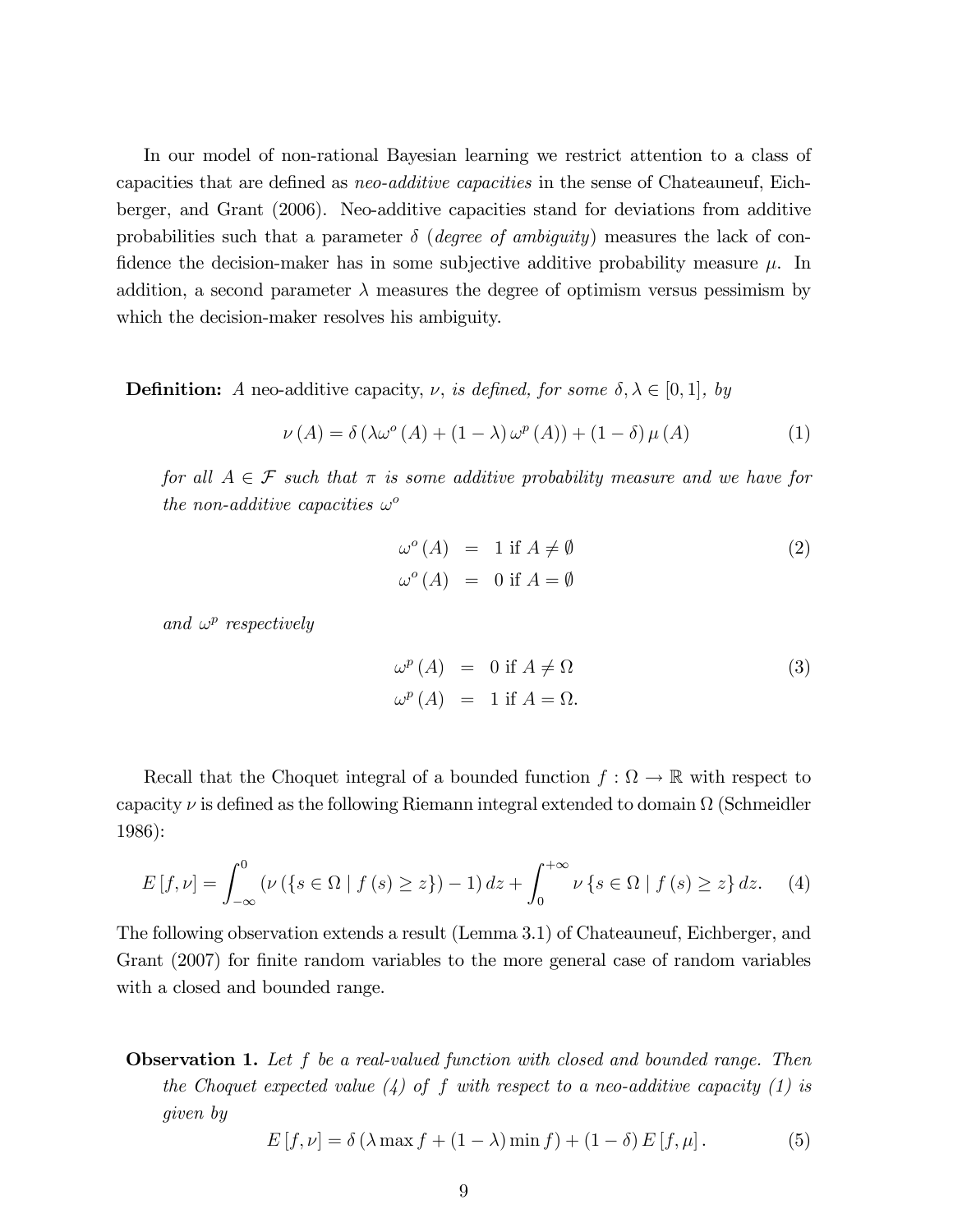**Proof:** Relegated to the appendix.

Let f denote a Savage-act, i.e., a mapping from the state space  $\Omega$  into some set of consequences X. The Choquet expected utility (Schmeidler 1989; Gilboa 1987) of a bounded and closed Savage-act  $f$  with respect to a neo-additive capacity is

$$
E[u(f),\nu] = \delta\left(\lambda \max_{\omega \in \Omega} u(f(\omega)) + (1-\lambda) \min_{\omega \in \Omega} u(f(\omega))\right) + (1-\delta) E[u(f),\mu], \quad (6)
$$

with  $u: X \to \mathbb{R}$  denoting a von Neumann-Morgenstern utility function.<sup>7</sup> Obviously, in case there is no ambiguity, i.e.,  $\delta = 0$ , (6) reduces to the standard subjective expected utility representation of preferences over Savage-acts.

#### 3.2 Bayesian updating of capacities

CEU theory has been developed in order to accommodate paradoxes of the Ellsberg type which show that real-life decision-makers violate Savage's sure-thing principle. In this subsection we demonstrate that the abandoning of the sure-thing principle bears two important implications for conditional CEU preferences over Savage-acts. Firstly, in contrast to Bayesian updating of additive probability measures, there exist several perceivable Bayesian update rules for non-additive probability measures (cf. Gilboa and Schmeidler 1993, Sarin and Wakker 1998, Pires 2002, Eichberger, Grant and Kelsey 2006, Siniscalchi 2001, 2006). Secondly, any preferences that (strictly) violate the sure-thing principle cannot be updated in a dynamically consistent way. That is, there does not exist any updating rule for capacities such that ex-ante CEU preferences that (strictly) violate the sure-thing principle are updated in a dynamically consistent manner to expost CEU preferences.

To see this define the Savage-act  $f_B h : \Omega \to X$  such that

$$
f_B h(\omega) = \begin{cases} f(\omega) & \text{for } \omega \in B \\ h(\omega) & \text{for } \omega \in \neg B \end{cases}
$$

where  $B$  is some non-empty event. Recall that Savage's sure-thing principle states that, for all acts  $f, g, h, h'$  and all events  $B \in \mathcal{F}$ ,

<sup>7</sup>Ludwig and Zimper (2006a) show that the CEU of an act with respect to a neo-additive capacity can be equivalently described by the  $\alpha$ -maxmin expected utility with respect to multiple priors ( $\alpha$ -MEU) of an act which encompasses the original multiple priors approach of Gilboa and Schmeidler (1989) as a special case (see, e.g., Ghirardato et al., 1998; Ghirardato et al., 2004; Siniscalchi, 2005). In particular, we have equivalence between the CEU with respect to neo-additive capacities and the  $\alpha$ -MEU with respect to so-called  $\varepsilon$ -contaminated priors used in Bayesian statistics (Berger and Berliner, 1986) that may be interpreted as neo-additive capacities.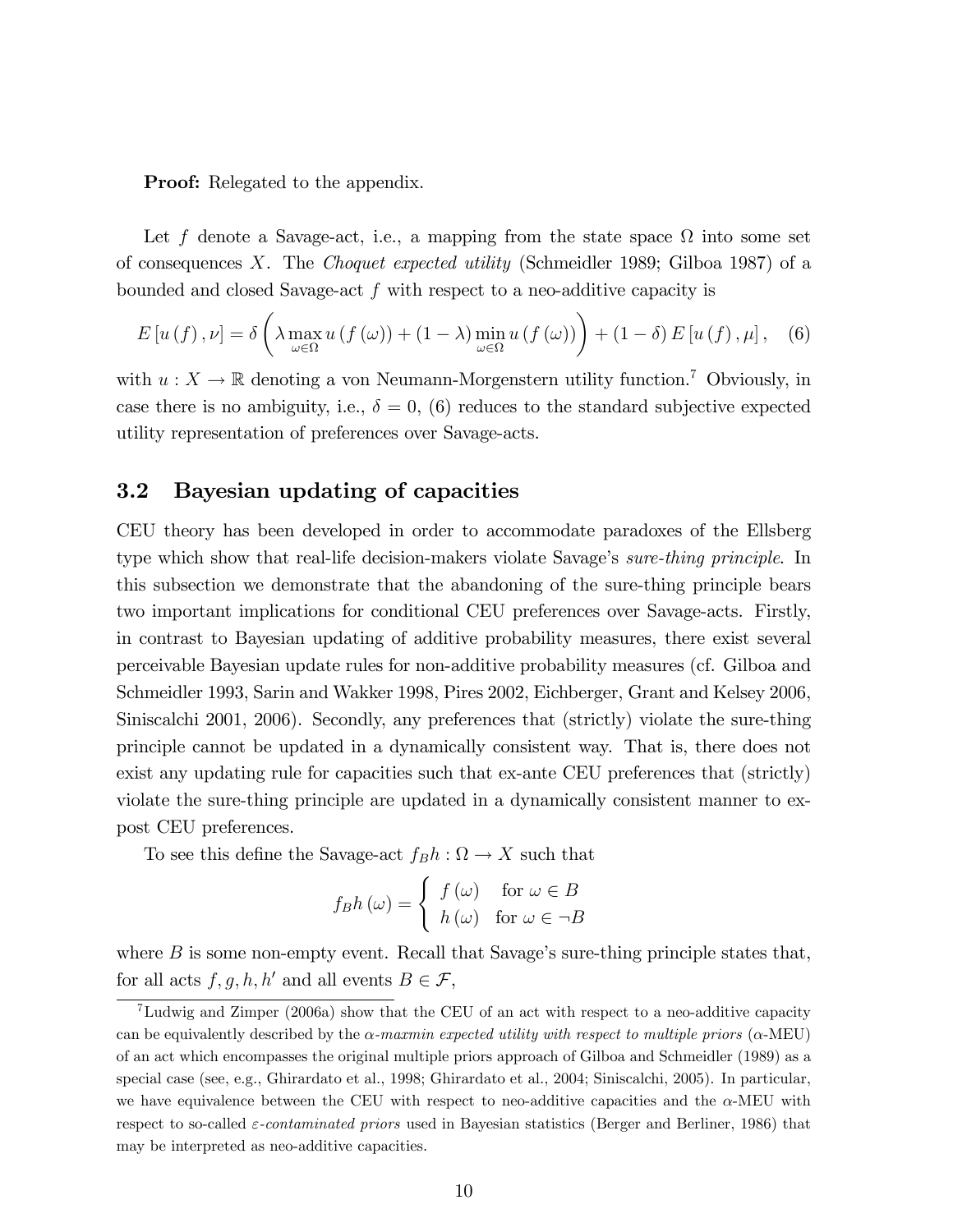$$
f_B h \succeq g_B h \text{ implies } f_B h' \succeq g_B h'. \tag{7}
$$

Let us interpret event  $B$  as new information received by the agent. The sure-thing principle then implies a straightforward way for deriving ex-post preferences  $\succeq_B$ , conditional on the new information B, from the agent's original preferences  $\succeq$  over Savage-acts. Namely, we have

$$
f \succeq_B g \text{ if and only if } f_B h \succeq g_B h \text{ for any } h,
$$
\n(8)

implying for a subjective EU decision-maker

$$
f \succeq_B g \Leftrightarrow E[u(f), \mu(\cdot | B)] \ge E[u(g), \mu(\cdot | B)]
$$

where  $\mu(\cdot | B)$  is a conditional additive probability measure defined, for all  $A, B \in \mathcal{F}$ such that  $\mu(B) > 0$ , by

$$
\mu(A \mid B) = \frac{\mu(A \cap B)}{\mu(B)}.
$$

It is well known that the updating of EU preferences satisfies *dynamic consistency*, which - informally - states that there are no strict ex-post incentives for deviating from an ex-ante optimal plan of actions. Formally, we define dynamic consistency in terms of update rules, i.e., rules that derive conditional preferences,  $\{\succeq_B\}$  for all events B, from an ex-ante preference ordering  $\succeq$ .

**Definition:** Dynamic Consistency. We speak of a dynamically consistent update rule if for all partitions  $P \subseteq \mathcal{F}$  and all Savage-acts  $f, g, f \succeq_B g$  for all  $B \in \mathcal{P}$ implies  $f \succeq g$ .

#### **Observation 2.** There does not exist any dynamically consistent update rule for preferences  $\succeq$  that strictly violate the sure-thing principle.

Proof: For preferences that strictly violate the sure-thing principle we have, for some  $f$  and  $g$ ,

 $f_B h \succ g_B h$  and  $g_B h' \succ f_B h'$  for some  $h \neq h'$  and some B.

Observe that any update rule for preferences must result in conditional preferences  $f \succeq_B g$  or  $g \succeq_B f$ . Consider at first the case  $f \succeq_B g$ . Since  $h' \succeq_{\neg B} h'$ , dynamic consistency implies  $f_B h' \succeq g_B h'$ , a contradiction to  $g_B h' \succ f_B h'$  by the definition of a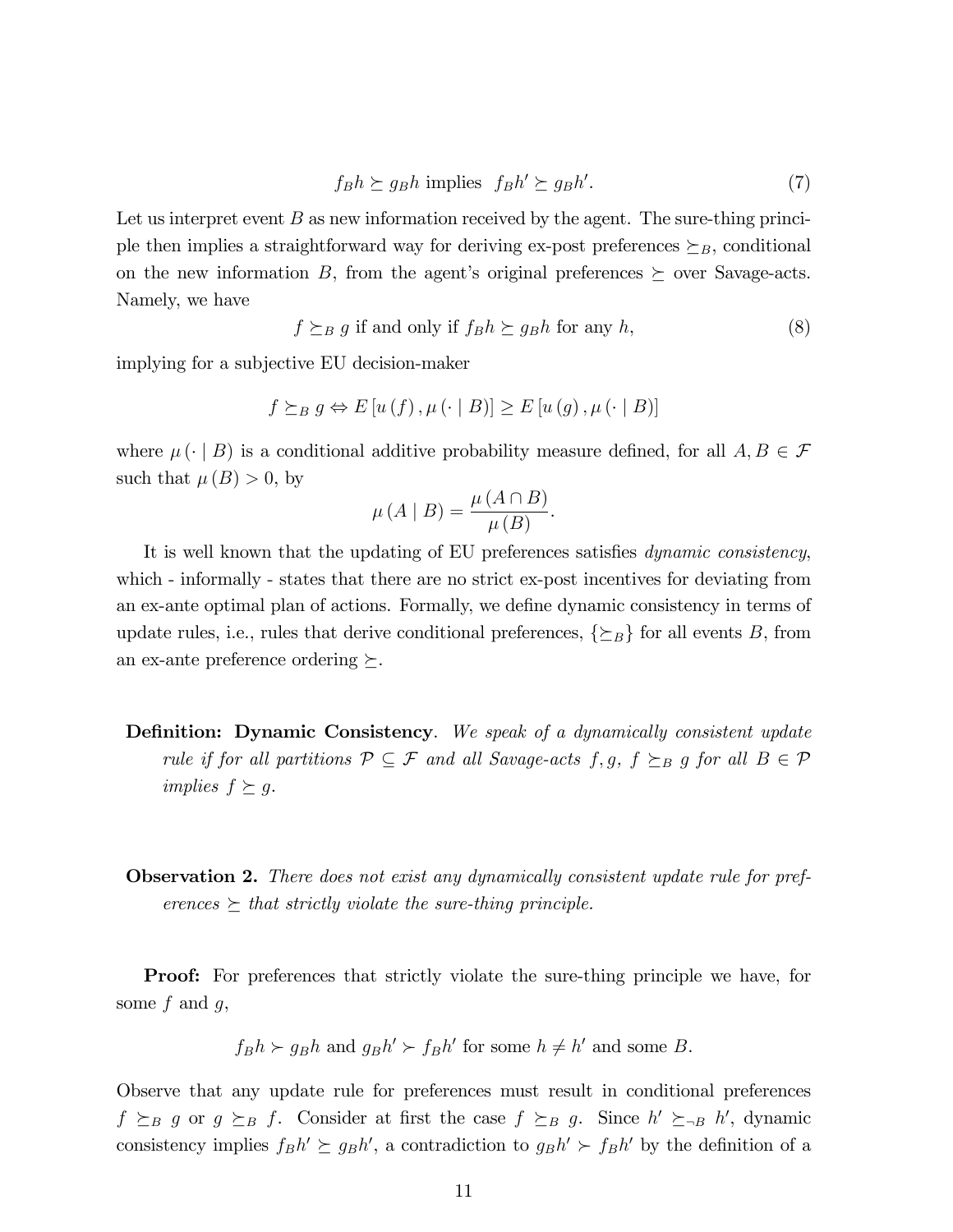preference ordering. Now consider the case  $g \succeq_B f$ . Since  $h \succeq_{\neg B} h$ , dynamic consistency implies  $g_B h \succeq f_B h$ , a contradiction to  $f_B h \succ g_B h$ .

In case the sure-thing principle does not hold, the specification of act h in  $(8)$  is no longer arbitrary so that there exist for CEU preferences several possibilities of deriving ex post preferences from ex ante preferences. Following Gilboa and Schmeidler (1993) we focus on so-called h-Bayesian update rules for preferences  $\succeq$  over Savage acts. That is, we consider some collection of conditional preference orderings,  $\{\succeq^h_B\}$  for all events B, such that for all acts  $f, g$ 

$$
g \succeq_B^h h \Leftrightarrow f_B h \succeq g_B h. \tag{9}
$$

In the light of observation 2, none of these h-update rules is dynamically consistent if the ex-ante preferences strictly violate Savage's sure-thing principle. Gilboa and Schmeidler show that CEU preferences  $\succeq$  on Savage acts are updated to conditional CEU preferences  $\{\succeq^h_B\}$  for all events B if and only if h is an act such that for some event  $E \in \mathcal{F}$ 

$$
h = (x^*, E; x_*, \neg E), \tag{10}
$$

where  $x^*$  denotes the best and  $x_*$  denotes the worst consequence possible. The different possible specifications of E in  $(10)$  can result in a multitude of different h-Bayesian update rules. For example, for the so-called *optimistic* update rule  $h$  is the constant act where  $E = \emptyset$ . That is, under the optimistic update rule the null-event becomes associated with the worst consequence possible. Gilboa and Schmeidler (1993) offer the following psychological motivation for this update rule:

 $\lceil \ldots \rceil$  when comparing two actions given a certain event A, the decision-maker implicitly assumes that had  $\overline{A}$  not occurred, the worst possible outcome [...] would have resulted. In other words, the behavior given  $A$  [...] exhibits 'happiness' that  $A$ has occurred; the decisions are made as if we are always in 'the best of all possible worlds'."

As corresponding optimistic Bayesian update rule for conditional beliefs of CEU decision-makers obtains

$$
\nu^{opt}(A \mid B) = \frac{\nu(A \cap B)}{\nu(B)}.
$$
\n(11)

For the *pessimistic* ( $=$ Dempster-Shafer) update rule h is the constant act where  $E = \Omega$ , associating with the null-event the best consequence possible. Gilboa and Schmeidler: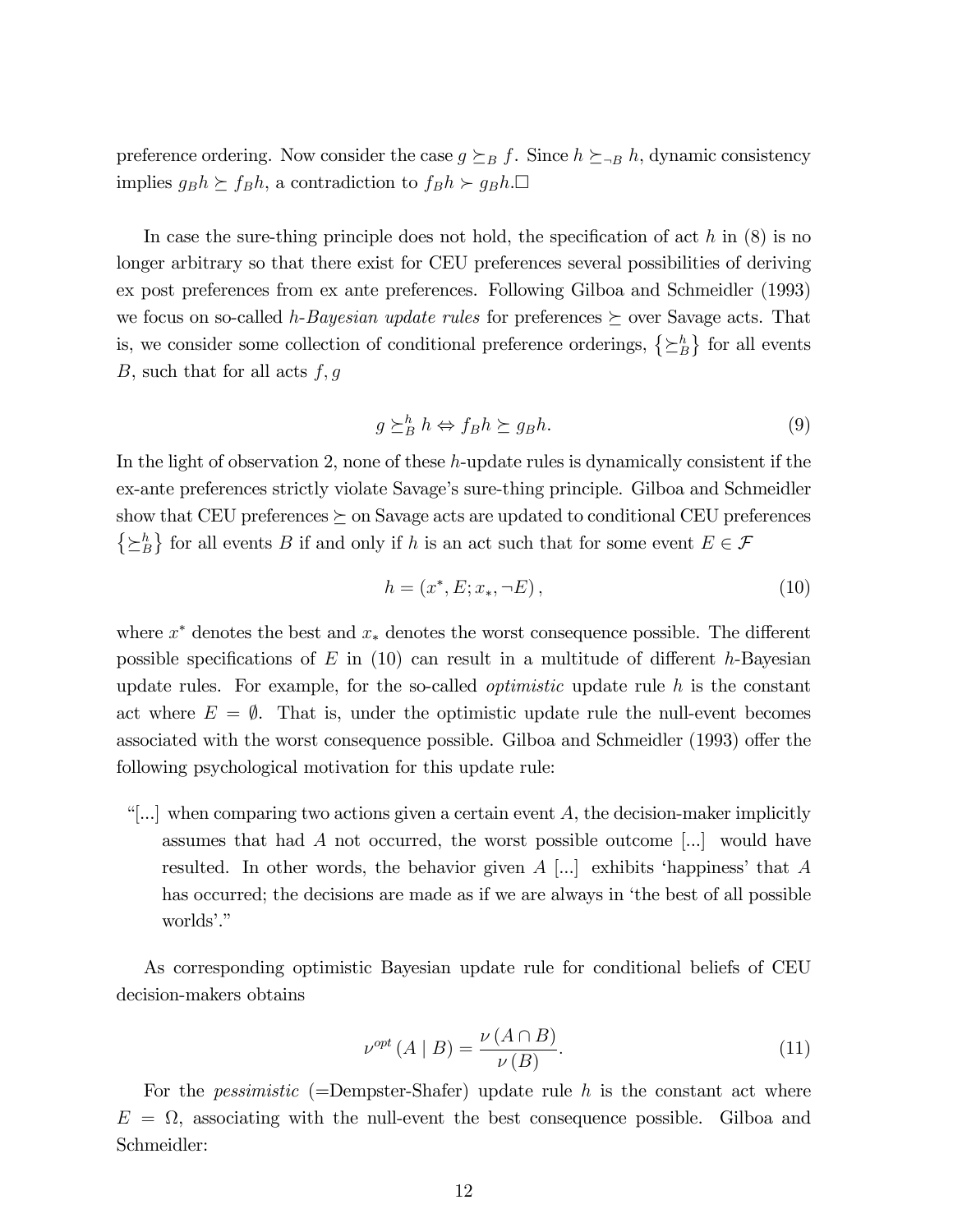"[...] we consider a 'pessimistic' decision-maker, whose choices reveal the hidden assumption that all the impossible worlds are the best conceivable ones."

The corresponding pessimistic Bayesian update rule for CEU decision-makers is

$$
\nu^{pess}(A \mid B) = \frac{\nu(A \cup \neg B) - \nu(\neg B)}{1 - \nu(\neg B)}.
$$
\n(12)

# **Observation 3:** Let  $A, B \notin \{\emptyset, \Omega\}.$

(i) An application of the optimistic update rule  $(11)$  to a prior belief  $(1)$  results in the conditional belief

$$
\nu^{opt}\left(A \mid B\right) = \delta_B^{opt} + \left(1 - \delta_B^{opt}\right) \cdot \mu\left(A \mid B\right)
$$

with

$$
\delta_B^{opt} = \frac{\delta \cdot \lambda}{\delta \cdot \lambda + (1 - \delta) \cdot \mu(B)}
$$

(ii) An application of the pessimistic update rule  $(12)$  to a prior belief  $(1)$  results in the conditional belief

$$
\nu^{pess}\left(A \mid B\right) = \left(1 - \delta_B^{pess}\right) \cdot \mu\left(A \mid B\right)
$$

with

$$
\delta_B^{pess} = \frac{\delta \cdot (1 - \lambda)}{\delta \cdot (1 - \lambda) + (1 - \delta) \cdot \mu(B)}.
$$

Proof: Relegated to the appendix.

Let  $A, B \notin \{\emptyset, \Omega\}$  and observe that

$$
\nu^{pess}\left(A \mid B\right) < \nu^{opt}\left(A \mid B\right),\tag{13}
$$

.

if  $\delta > 0$ , and

$$
\nu^{pess}\left(A \mid B\right) < \mu\left(A \mid B\right) < \nu^{opt}\left(A \mid B\right)
$$

if  $\delta > 0$ ,  $\lambda \in (0, 1)$ , and  $\mu(A | B) \in (0, 1)$ . For the ex post evaluation of any Savage act  $f$  we therefore have

$$
E[u(f), \nu^{pess}(A \mid B)] \le E[u(f), \mu(A \mid B)] \le E[u(f), \nu^{opt}(A \mid B)],
$$

whereby these inequalities are strict in non-trivial cases.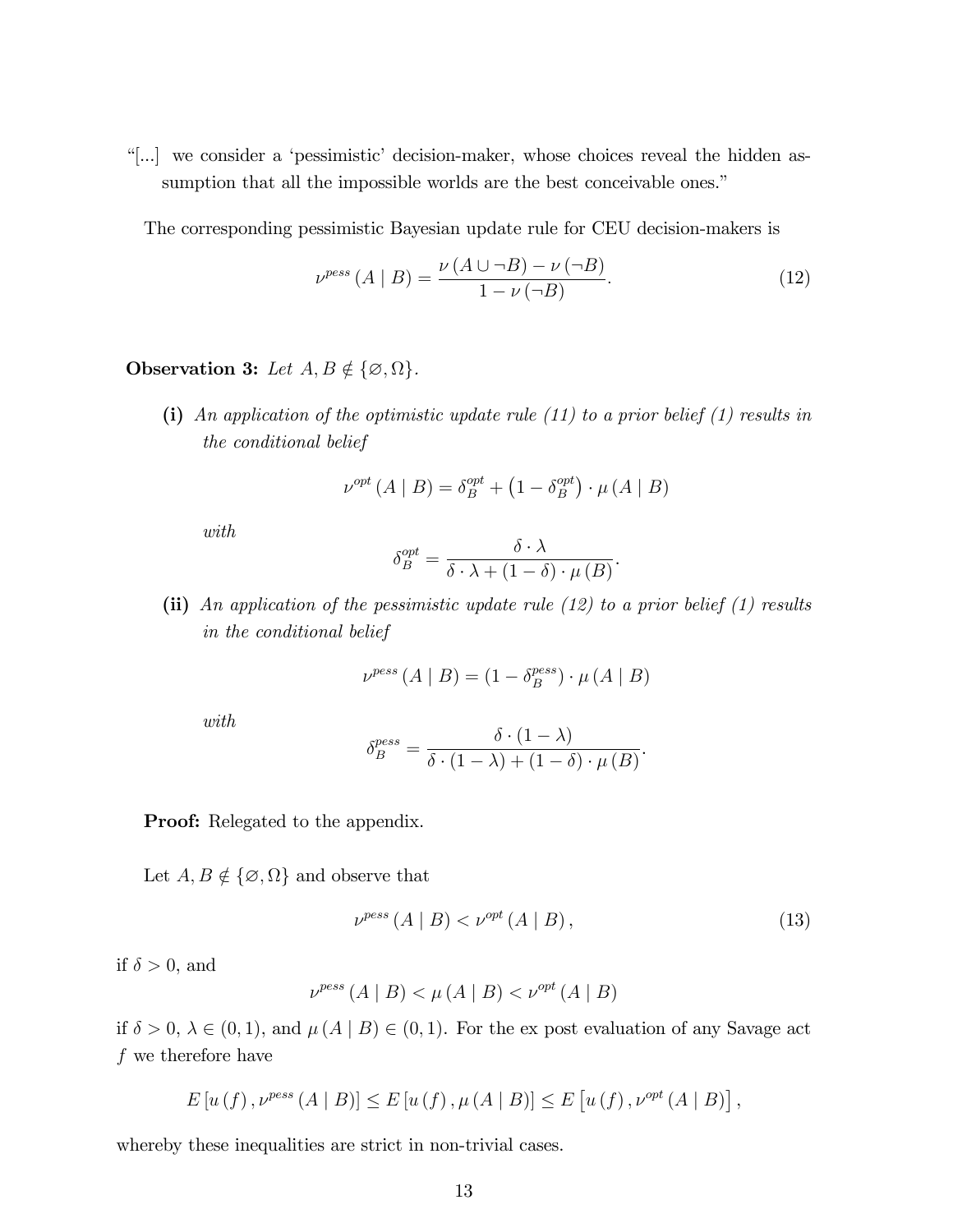Remark: Observe that the optimistic and the pessimistic update rules are extreme benchmark cases (e.g., compared against the so-called full Bayesian update rule) whose application has a strong impact on the agents' ambiguity attitudes. Following Schmeidler (1989), ambiguity aversion (resp. proneness) of a CEU decision-maker (at least in the Anscombe-Aumann framework) is usually associated with convex (resp. concave) capacities, i.e.,  $\nu(A \cup B) + \nu(A \cap B) \geq (resp. \leq) \nu(A) + \nu(B)$  for all events A, B. While neo-additive capacities are neither convex nor concave for  $\delta, \lambda \in (0,1)$ , the resulting posteriors are convex (resp. concave) after an application of the pessimistic (resp. optimistic) update rule. To see this, notice that  $\nu^{pess}$  ( $\cdot |B|$ ) is a convex combination of the convex capacities  $\mu(\cdot | B)$  and (2) whereas  $\nu^{opt}(\cdot | B)$  is a convex combination of the concave capacities  $\mu(\cdot | B)$  and (3).

### 4 A first result: Identical information partitions

Throughout this paper we adopt Aumannís (1976) original epistemic framework. We consider two partitions  $\mathcal{P}_1$  and  $\mathcal{P}_2$  of a non-empty state-space  $\Omega$  which are interpreted as the information space of agent 1, respectively 2. Denote by  $P_i(\omega)$ , with  $i \in \{1,2\}$ , the member of  $\mathcal{P}_i$  that contains  $\omega \in \Omega$ . We say that i knows event  $A \in \mathcal{F}$  in state  $\omega$ iff  $P_i(\omega) \subseteq A$ . Moreover, let  $\mathcal{P}_1 \wedge \mathcal{P}_2$  denote the finest partition of  $\mathcal F$  that is coarser than  $P_1$  and  $P_2$  (i.e., the meet of  $P_1$  and  $P_2$ ). Following Aumann's definition, we say that event  $A \in \mathcal{F}$  is common knowledge between agent 1 and 2 in state  $\omega$  iff  $P(\omega) \subseteq A$ whereby  $P(\omega)$  is the member of  $\mathcal{P}_1 \wedge \mathcal{P}_2$  containing  $\omega \in \Omega$ .

Our first *agreeing to disagree* result considers the situation in which agents have identical information partitions but apply different update rules.

**Proposition 1:** Consider the following assumptions:

- (A1) The agents have identical neo-additive priors, i.e.,  $\nu_1 = \nu_2 \equiv \nu$ , such that  $\delta > 0$ .
- (A2) The agents have identical information partitions  $\mathcal{P}_1 = \mathcal{P}_2 \neq \{ \Omega \}.$
- (A3) The agents' posteriors are common knowledge in some state of the world  $\omega^* \in \Omega$  in the sense that it is common knowledge in  $\omega^*$  that the agents have neo-additive priors with parameter-values  $\lambda$ ,  $\delta$ ,  $\mu$  and agent1 applies the optimistic whereas agent 2 applies the pessimistic update rule.

Then the agents' posterior beliefs about any event  $A \notin \{ \emptyset, \Omega \}$  are different.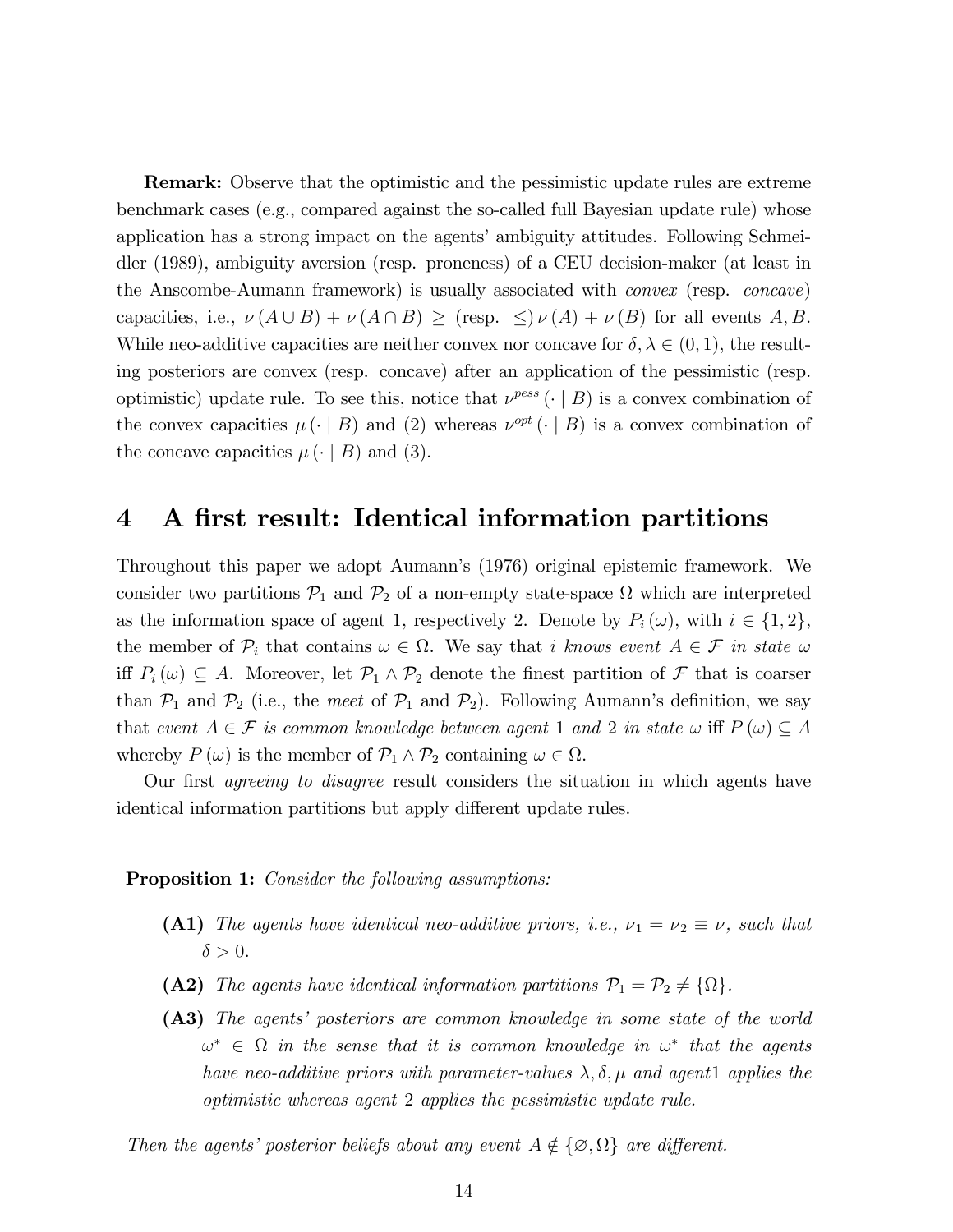**Proof:** Suppose that the posteriors are common-knowledge in  $\omega^* \in \Omega$ . By assumption, agent 1 is optimistically and agent 2 is pessimistically biased, implying

$$
\nu_1(A | P_1(\omega^*)) = \nu^{opt}(A | P_1(\omega^*))
$$
  

$$
\nu_2(A | P_2(\omega^*)) = \nu^{pess}(A | P_2(\omega^*))
$$
.

Moreover,  $\mathcal{P}_1 = \mathcal{P}_2$  implies  $\mathcal{P}_1 = \mathcal{P}_2 = \mathcal{P}_1 \wedge \mathcal{P}_2$  so that  $P(\omega^*) = P_1(\omega^*) = P_2(\omega^*)$ . By inequality (13), the agents' posteriors  $\nu_1(A \mid P(\omega^*))$  and  $\nu_2(A \mid P(\omega^*))$  are therefore different for every event  $A \notin \{\emptyset, \Omega\}$ .

Proposition 1 shows that, except for degenerate cases, optimistically and pessimistically biased agents have in the ex-post situation always strict incentives to bet with each other. While the formal proof of proposition 1 is simple, it reveals a fundamental difference between Aumann's concept of information and our approach. According to Aumann, any differences in the beliefs of different agents are caused by different information received by the agents. According to our approach, differences in the beliefs of agents may also result because of different psychological attitudes with respect to the  $interpretation$  of new information. That is, while one agent might have a "half-full" attitude, another agent may have a "half-empty" attitude when interpreting the same fact.

### 5 An illustrative example: Asset-trading

We illustrate proposition 1 by a simple example in which ex-post asset-trading happens in every state of the world due to different ex-post evaluations of the asset. Moreover, these different ex-post evaluations are common knowledge to the agents despite the fact that their ex ante evaluations and their information partitions are identical.

Assume that agent 2 owns in period 1 a financial asset which gives vNM utility of 1 in case an investment project is successful and an utility of 0 in case it is not. Before it will be revealed in period 3 whether the project is successful or not, there will be news about the project's progress, either good or bad, in period 2. Let the relevant state space be given as

$$
\Omega = \{SG, SB, FG, FB\}
$$

whereby the event  $G = \{SG, FG\}$  stands for good and the event  $B = \{SB, FB\}$  stands for bad news in period 2. Accordingly,  $S = \{SG, SB\}$  is the event of success and  $F =$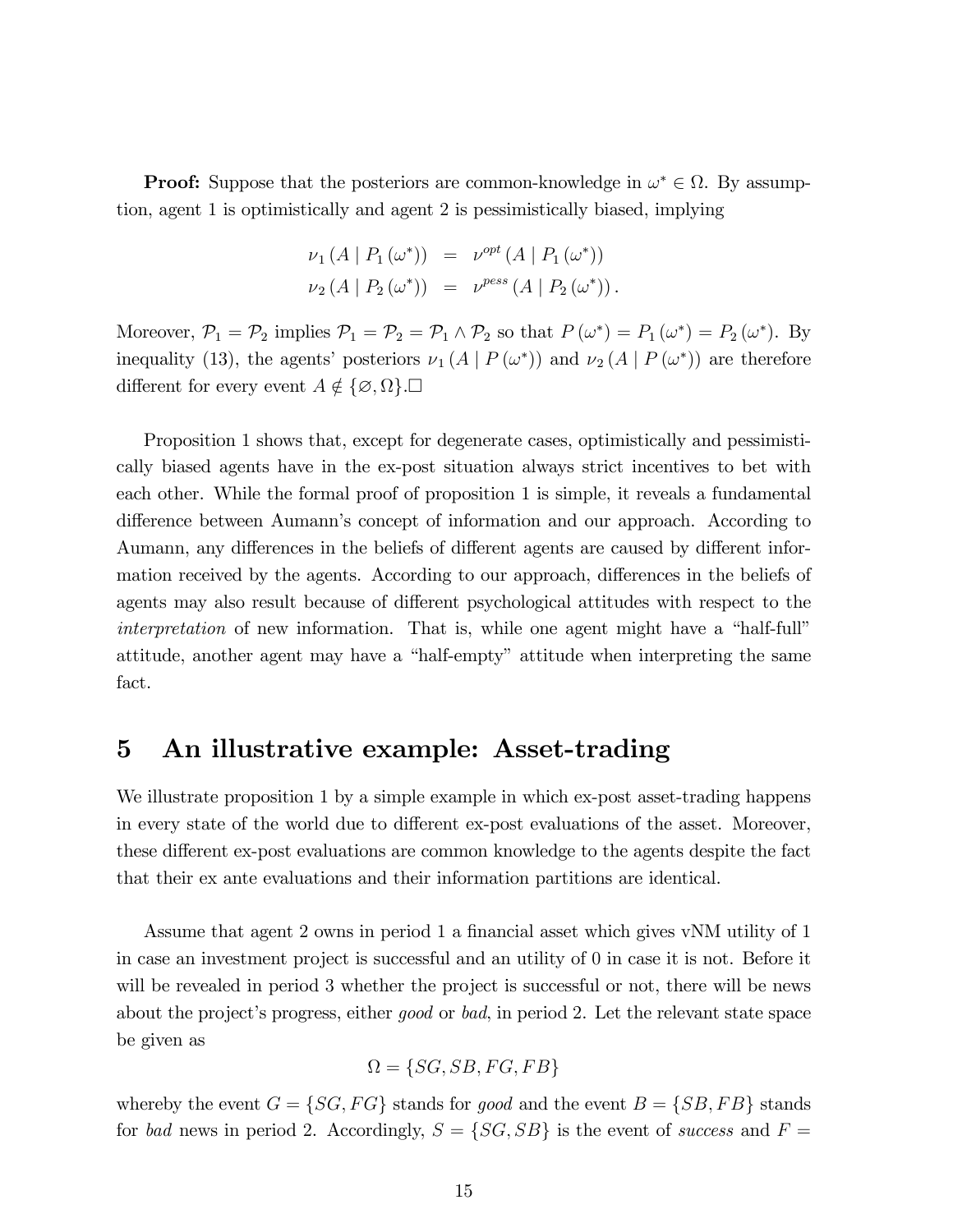$\{FG, FB\}$  is the event of *failure*. The information partitions  $\mathcal{P}_1(t), \mathcal{P}_2(t), t \in \{1, 2\},\$ in period  $t = 1$  are

$$
\mathcal{P}_1(1)=\mathcal{P}_2(1)=\{\Omega\}.
$$

Under the assumption of identical neo-additive priors  $\nu_1 = \nu_2 = \nu$ , both agents therefore (ex-ante) evaluate the Savage-act f of *holding the asset* by the same CEU  $(6)$ , namely,

$$
E_1[u(f), \nu] = E_2[u(f), \nu] = \delta \cdot \lambda + (1 - \delta) \cdot \mu(S).
$$

As a consequence, there is no strict incentive for the agents to trade the asset in the ex-ante situation.

Consider now the following information partitions at period 2

$$
\mathcal{P}_1(2) = \mathcal{P}_2(2) = \{ \{SG, FG\}, \{SB, FB\} \}
$$

and assume that agent 1 applies optimistically and agent 2 applies pessimistically biased Bayesian learning upon learning the news  $x \in \{G, B\}$ . Agent 1, resp. 2, then evaluates holding the asset in the ex-post situation as

$$
E_1[u(f),\nu^{opt}(\cdot | x)] = \nu^{opt}(S | x),
$$

resp.

$$
E_2[u(f), \nu^{pess}(\cdot | x)] = \nu^{pess}(S | x).
$$

By (13), we have for  $\delta, \lambda \in (0, 1)$ 

$$
E_2[u(f), \nu^{pess}(\cdot \mid x)] < \mu(S \mid x) < E_1[u(f), \nu^{opt}(\cdot \mid x)].
$$

Thus, regardless of whether the news turn out good or bad agent 1 ex-post evaluates the asset strictly higher than agent 2. As a consequence there will be ex-post trade in the asset in every state of the world. For example, at price  $\mu(S \mid x)$  agent 2 would strictly prefer to sell the asset while agent 1 would strictly prefer to buy it.

**Remark.** Observe that if both agents were EU decision-makers, i.e.,  $\delta = 0$ , there would be no strict incentive for ex-post trading if there is no strict incentive for ex-ante trading. As this example shows, this is not necessarily true for CEU decision-makers because of the possibility of dynamically inconsistent CEU preferences.<sup>8</sup> According to our concept of psychologically biased Bayesian learning, the incentive for ex-post trading results in the example from the agents' different psychological attitudes with respect to the interpretation of new information.

<sup>8</sup>Ludwig and Zimper (2006b) demonstrate that sophisticated (Strotz 1956, Pollak 1968) CEU decision makers may have even stronger incentives for intrapersonal commitment than sophisticated hyperbolic discounting decision makers in the sense of Laibson (1997) and Frederick, Loewenstein, and O'Donoghue (2002).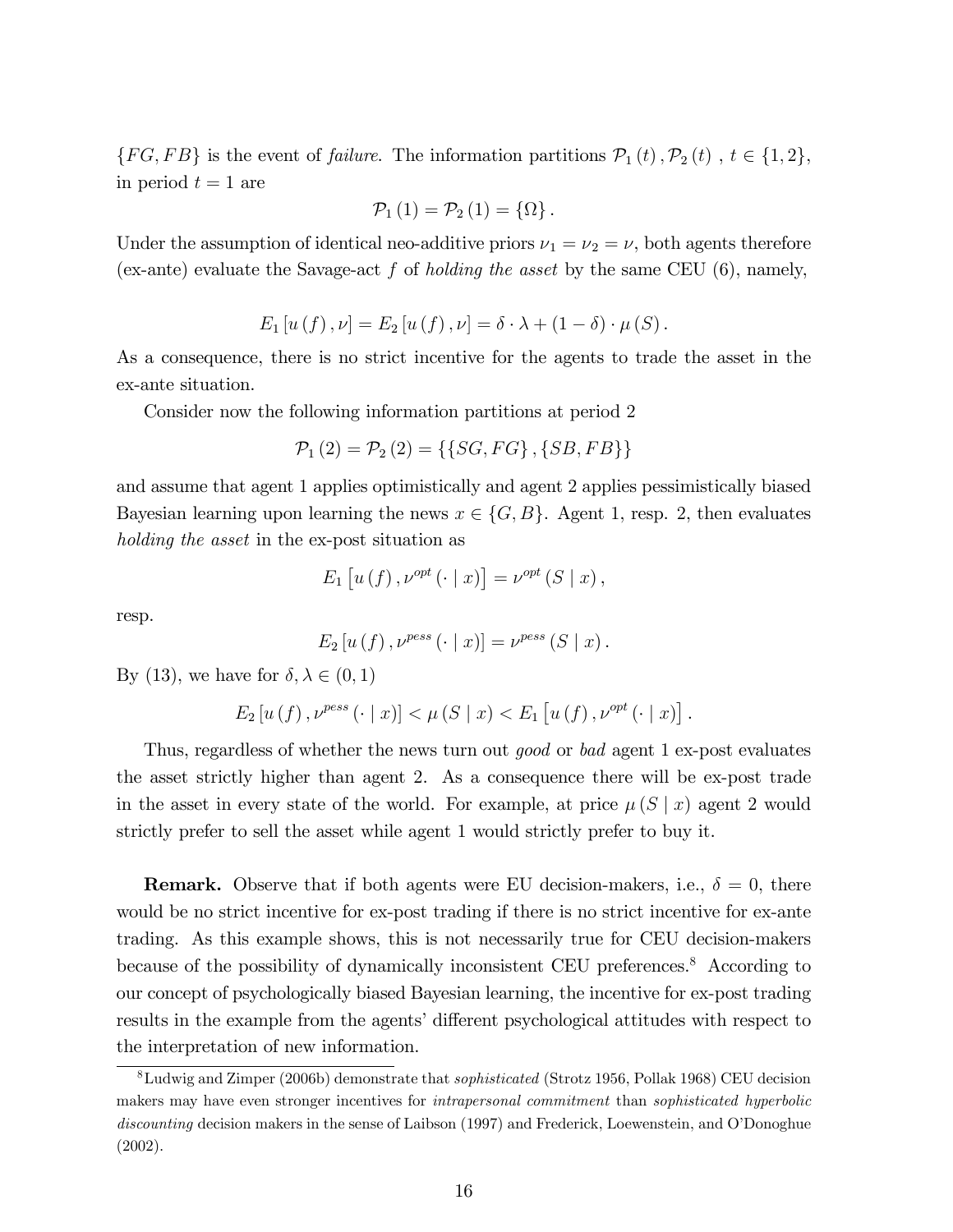# 6 Psychologically biased Bayesian learning

According to Bayesian learning models with additive probability measures subjective beliefs converge in the learning process towards objective probabilities if the agents observe a stable stochastic process. The question thus arises whether the agents of proposition 1 can agree to disagree in the long-run if they receive the same sample information drawn from an i.i.d. process. Or put differently: Is the difference in posterior beliefs according to proposition 1 only relevant in the short-run but vanishes in the longrun? In order to address this question about the relevance of proposition 1 we apply in this section our decision-theoretic framework to a formal model of Bayesian learning with neo-additive capacities. Our main result will demonstrate that CEU decision-makers may agree to disagree in the long-run even if they forever receive identical information. Moreover, this finding casts doubts on the standard argument that people with identical information should have common priors (e.g., Aumann 1987, 1998, Gul 1998).

#### 6.1 The benchmark case: Rational Bayesian learning

Consider the situation of an agent who is uncertain about the probability of an outcome,  $H$ , but can observe a statistical experiment with n independent trials where  $H$  is a possible outcome in each trial that occurs in every trail with identical probability. Let

$$
S = \times_{i=0}^{\infty} \{H, T\}
$$

denote the experiment's sample space. We consider the state space  $\Omega = [0, 1] \times S$  and the event space  $\mathcal{F} = \mathcal{B} \times \mathcal{S}$  whereby  $\mathcal{B}$  denotes the Borel  $\sigma$ -algebra of the unit-interval [0, 1] and S is the power-set of S. Let  $\pi$  denote the event in  $\mathcal{B} \times \mathcal{S}$  that  $\pi \in [0, 1]$  is the probability of outcome  $H$ , i.e.,

$$
\boldsymbol{\pi} = \{\omega \in \Omega \mid \omega = (\pi, \ldots)\}.
$$

Similarly, let  $I_n^k$  denote the event in  $\mathcal{B} \times \mathcal{S}$  that outcome H has occurred k-times in the first *n* trials. In our framework  $\pi$  is the unknown parameter of a Binomial-distribution that stands for the objective probability by which outcome  $H$  occurs. Let us suppose that the agent has a subjective additive probability measure,  $\mu$ , defined on  $\mathcal{B} \times \mathcal{S}$  whereby we interpret  $\mu\left(\left[\frac{\pi}{m},\overline{\pi}\right],\mathbf{I}_{n}^{k}\right)$  $\binom{k}{n}$  as the agent's subjective (joint) probability that the "true" probability of outcome H lies in the interval  $[\underline{\pi}, \overline{\pi}]$  and that she observes information  $I_n^k$ . We further assume that the agent's prior (marginal) distribution  $\mu(\cdot)$  over the parameter  $\pi$  is a Beta distribution so that her estimator for the "true" value of  $\pi$  is the expected value of this Beta-distribution, i.e.,  $E[\pi, \mu(\cdot)] = \frac{\alpha}{\alpha + \beta}$  for given distribution parameters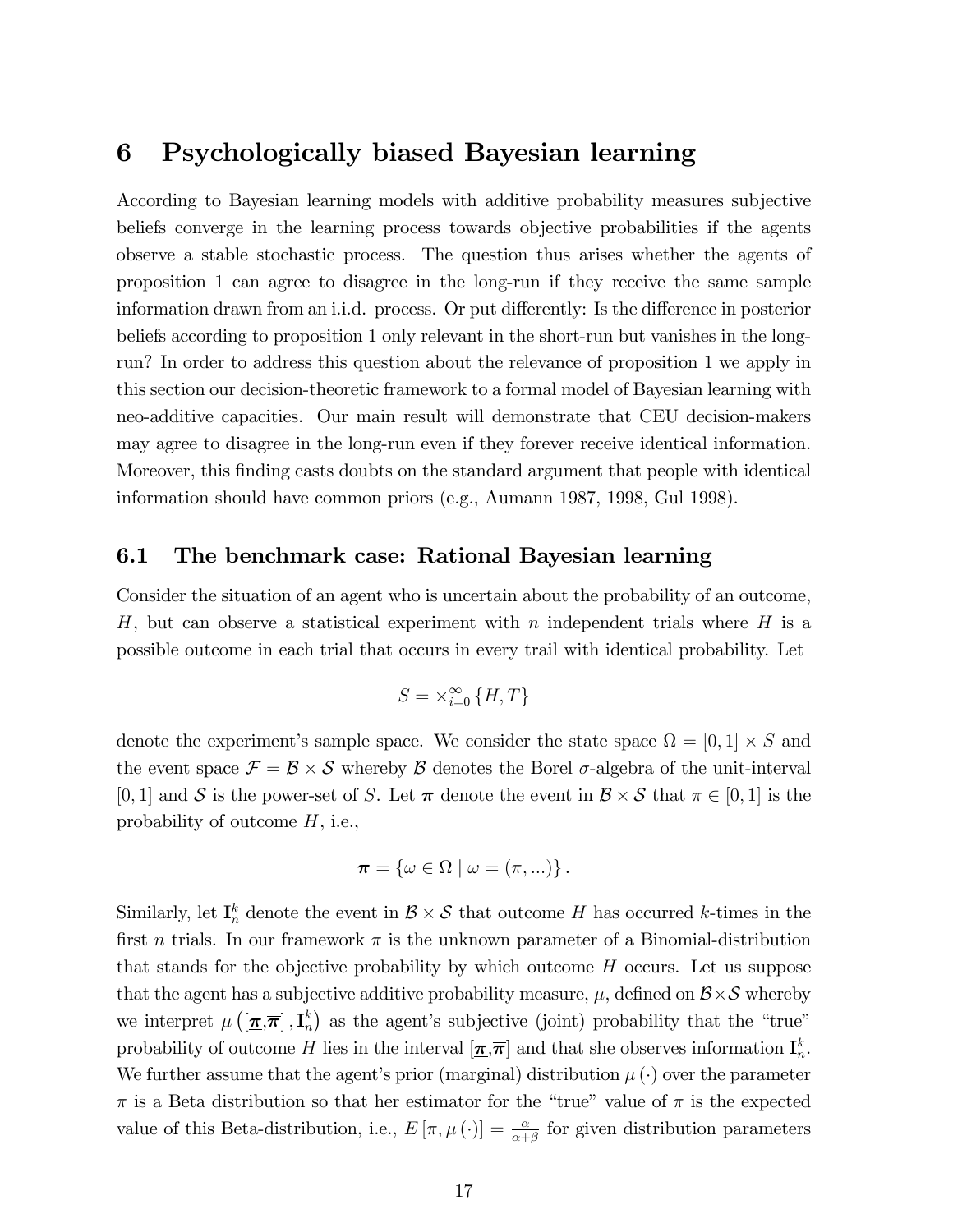$\alpha, \beta > 0$ . That is, the prior distribution over  $\pi$  is characterized by the probability  $density<sup>9</sup>$ 

$$
\mu(\boldsymbol{\pi}) = \begin{cases} K_{\alpha,\beta} \pi^{\alpha-1} (1-\pi)^{\beta-1} & \text{for } 0 \le \pi \le 1 \\ 0 & \text{else} \end{cases}
$$
(14)

where  $K_{\alpha,\beta}$  is a normalizing constant.<sup>10</sup> Since the probability of receiving information  $\mathbf{I}_n^k$  for a given  $\pi$  (=likelihood function) is, by the Binomial-assumption,

$$
\mu\left(\mathbf{I}_{n}^{k} \mid \boldsymbol{\pi}\right) = \binom{n}{k} \pi^{k} \left(1 - \pi\right)^{n-k},
$$

we obtain by Bayes' rule

$$
\mu(\boldsymbol{\pi} | \mathbf{I}_n^k) = \frac{\mu(\boldsymbol{\pi}, \mathbf{I}_n^k)}{\mu(\mathbf{I}_n^k)}
$$
  
= 
$$
\frac{\mu(\mathbf{I}_n^k | \boldsymbol{\pi}) \mu(\boldsymbol{\pi})}{\mu(\mathbf{I}_n^k)}
$$
  
= 
$$
K_{\alpha+k, \beta+n-k} \pi^{\alpha+k-1} (1-\pi)^{\beta+n-k-1}
$$

whenever  $\mu\left(\mathbf{I}_n^k\right)$  = Z  $[0,1]$  $\mu\left(\mathbf{I}_n^k\mid \boldsymbol{\pi}\right)\mu\left(\boldsymbol{\pi}\right)d\pi>0.$ 

Observe that the agent's subjective posterior distribution over  $\pi$  is a Beta-distribution with parameters  $\alpha + k, \beta + n - k$ . Accordingly, the agent's posterior belief is given by the expected value of the posterior distribution,  $E\left[\pi, \mu\left(\cdot \mid \mathbf{I}_n^k\right)\right] = \frac{\alpha + k}{\alpha + \beta + \beta}$  $\frac{\alpha+k}{\alpha+\beta+n}$ , which, using that the prior belief is  $E[\pi, \mu(\cdot)] = \frac{\alpha}{\alpha + \beta}$ , we can rewrite as

$$
E\left[\pi,\mu\left(\cdot\mid\mathbf{I}_{n}^{k}\right)\right]=\left(\frac{\alpha+\beta}{\alpha+\beta+n}\right)E\left[\pi,\mu\left(\cdot\right)\right]+\left(\frac{n}{\alpha+\beta+n}\right)\frac{k}{n}\tag{15}
$$

where  $\frac{k}{n}$  is the observed sample mean according to information  $\mathbf{I}_n^k$ . That is, the agent's posterior estimator about the probability of H is a weighted average of her prior estimator and the sample mean whereby the weight attached to the sample mean increases in the number of trials.<sup>11</sup> Let  $\pi^*$  denote the "true" probability of outcome H. Since, for every  $c > 0$ ,  $\lim_{n \to \infty} prob(|\frac{k}{n} - \pi^*| \leq c) = 1$  we obtain the following result for this standard model of rational Bayesian learning.

$$
{}^{10}\text{In particular, } K_{\alpha,\beta} = \frac{\Gamma(\alpha+\beta)}{\Gamma(\alpha)\Gamma(\beta)} \text{ where } \Gamma(y) = \int_{0}^{\infty} x^{y-1} e^{-x} dx \text{ for } y > 0.
$$

<sup>&</sup>lt;sup>9</sup>For the ease of exposition we somewhat abuse notation in that we write  $\mu$  interchangeably for an additive probability measure, which is a set function, and for a density function, which is defined on the real line.

<sup>0</sup> <sup>11</sup>Tonks (1983) introduces a similar model of rational Bayesian learning in which the agent has a normally distributed prior over the mean of some normal distribution and receives normally distributed information.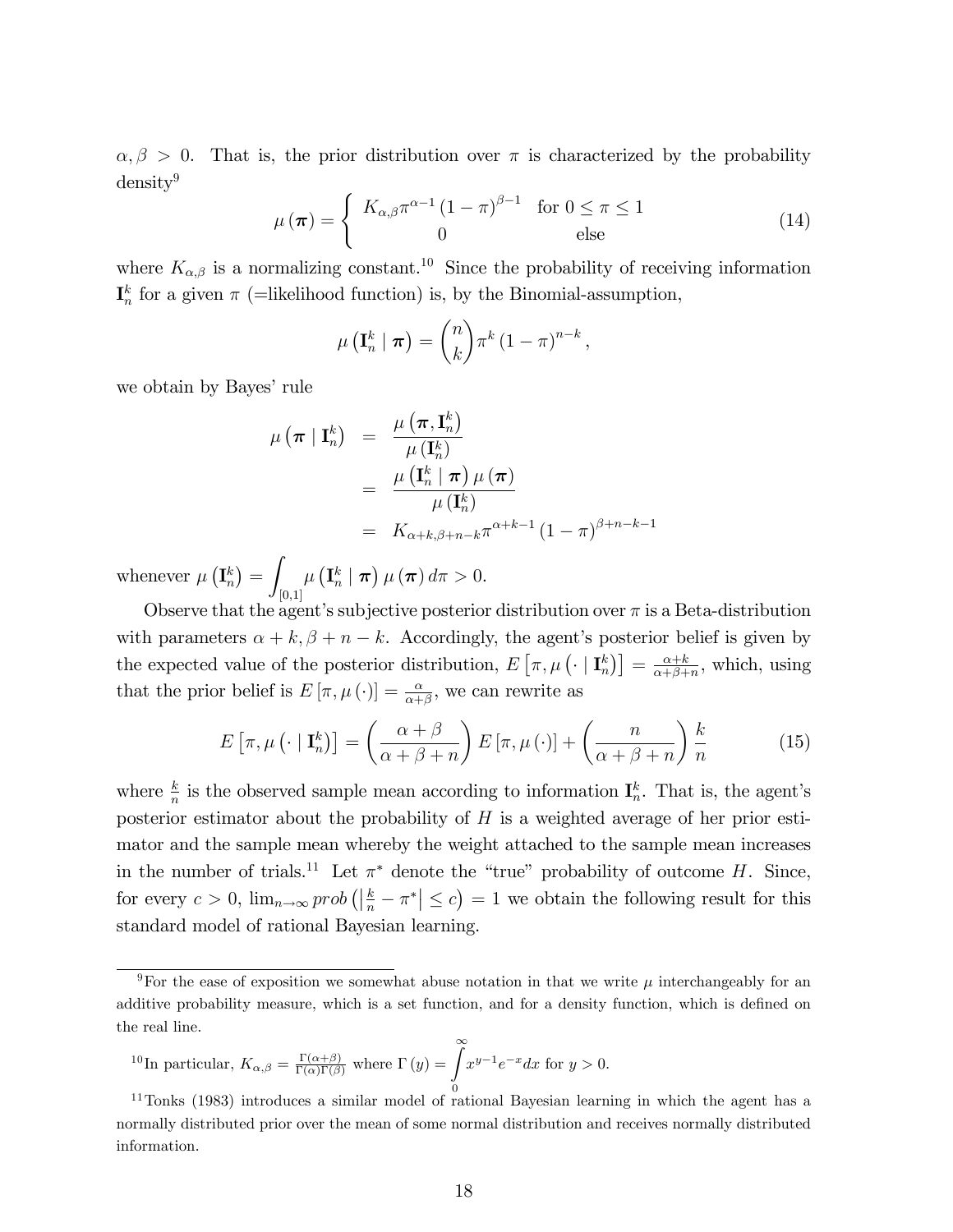**Observation 4:** Under the assumption of  $\mu(\mathbf{I}_n^k) > 0$  for all n the posterior estimator  $E\left[\pi,\mu\left(\cdot \mid \mathbf{I}_{n}^{k}\right)\right]$  converges in probability to the true probability  $\pi^{*}$  of outcome H if  $the number of trials, n, approaches infinity.$ 

#### 6.2 Learning with ambiguous beliefs

In this section we formally link the updating of ambiguous beliefs to Bayesian learning behavior. As a generalization of the Bayesian learning model discussed above, we consider now a neo-additive prior about the unknown parameter  $\pi$ 

$$
\nu(\boldsymbol{\pi}) = \begin{cases} \delta\lambda + (1-\delta) \cdot K_{\alpha,\beta} \pi^{\alpha-1} (1-\pi)^{\beta-1} & \text{for } 0 \le \pi \le 1 \\ 0 & \text{else} \end{cases}
$$
(16)

whereby the additive part is given by  $(14)$ . Accordingly, the agent's prior estimator for the true value of  $\pi$  is now given as the Choquet expected value (6)

$$
E[\pi, \nu(\cdot)] = \delta(\lambda \max \pi + (1 - \lambda) \min \pi) + (1 - \delta) E[\pi, \mu(\cdot)]
$$
  
=  $\delta \lambda + (1 - \delta) E[\pi, \mu(\cdot)].$ 

The following lemma uses our general results on Bayesian updating of neo-additive capacities (observation 3) in order to derive conditional neo-additive capacities for the special case (16) and to characterize the corresponding conditional Choquet expected values which stand for the agent's posterior beliefs about the probability of outcome  $H$ .

- **Lemma.** Suppose the agent receives information  $\mathbf{I}_n^k \in \mathcal{B} \times \mathcal{S}$ . Contingent on the applied update rule we obtain the following conditional neo-additive beliefs and posterior estimators about parameter  $\pi$ .
	- (i) Optimistic Bayesian updating.

$$
\nu^{opt} \left( \boldsymbol{\pi} \mid \mathbf{I}_n^k \right) = \delta_{\mathbf{I}_n^k}^{opt} + \left( 1 - \delta_{\mathbf{I}_n^k}^{opt} \right) \cdot K_{\alpha+k,\beta+n-k} \pi^{\alpha+k-1} \left( 1 - \pi \right)^{\beta+n-k-1}
$$

with

$$
\delta_{\mathbf{I}_{n}^{k}}^{opt} = \frac{\delta \cdot \lambda}{\delta \cdot \lambda + (1 - \delta) \cdot \mu(\mathbf{I}_{n}^{k})}
$$

so that

$$
E\left[\pi,\nu^{opt}\left(\cdot\mid\mathbf{I}_n^k\right)\right]=\delta_{\mathbf{I}_n^k}^{opt}+\left(1-\delta_{\mathbf{I}_n^k}^{opt}\right)\cdot E\left[\pi,\mu\left(\cdot\mid\mathbf{I}_n^k\right)\right]
$$

(ii) Pessimistic Bayesian updating.

$$
\nu^{pess} \left( \boldsymbol{\pi} \mid \mathbf{I}_n^k \right) = \left( 1 - \delta_{\mathbf{I}_n^k}^{pess} \right) \cdot K_{\alpha+k,\beta+n-k} \pi^{\alpha+k-1} \left( 1 - \pi \right)^{\beta+n-k-1}
$$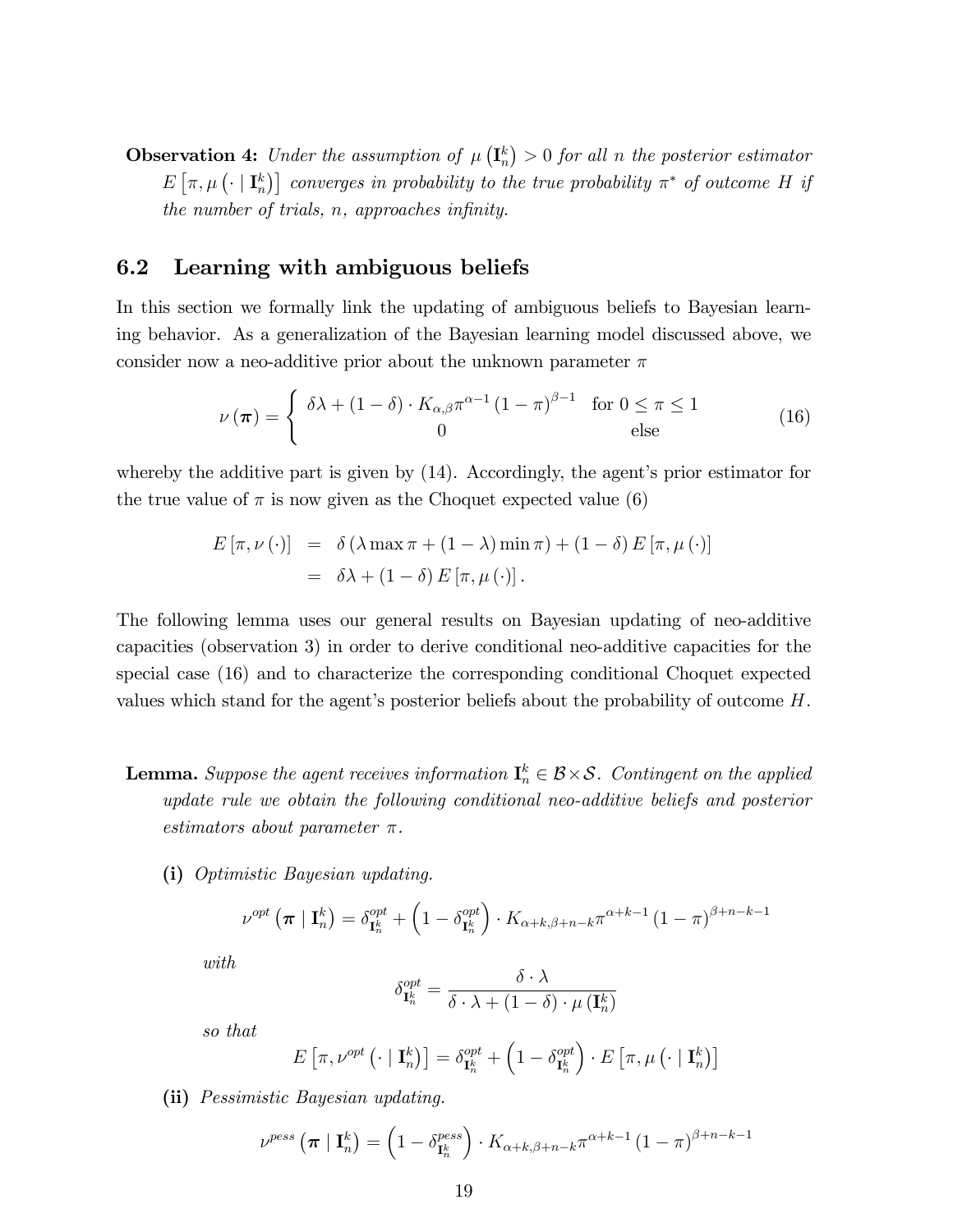with

$$
\delta_{\mathbf{I}_{n}^{k}}^{pess} = \frac{\delta \cdot (1-\lambda)}{\delta \cdot (1-\lambda) + (1-\delta) \cdot \mu(\mathbf{I}_{n}^{k})}
$$

so that

$$
E\left[\pi,\nu^{pess}\left(\cdot\mid \mathbf{I}_n^k\right)\right] = \left(1 - \delta_{\mathbf{I}_n^k}^{pess}\right) \cdot E\left[\pi, \mu\left(\cdot\mid \mathbf{I}_n^k\right)\right]
$$

If the number of trials approaches infinity, i.e.,  $n \to \infty$ , the sample information  $\mathbf{I}_n^k$  converges in probability to the information  $\mathbf{I}^*$  according to which outcome H has occurred with frequency  $\pi^*$ . In the limit of a Bayesian learning process the agent's posterior estimators about  $\pi$  will therefore converge to the belief  $E[\pi, \nu(\cdot | \mathbf{I}^*)]$  which depends on the applied Bayesian update rule. The following observation, which combines the above lemma with observation 4, characterizes these limit beliefs.

**Observation 5.** Let  $n \to \infty$ . Contingent on the applied update rule the agents limit beliefs converge in probability to the following posteriors.

(i) Optimistic Bayesian learning.

$$
E\left[\pi,\nu^{opt}\left(\cdot\mid\mathbf{I}^*\right)\right]=\delta_{\mathbf{I}^*}^{opt}+\left(1-\delta_{\mathbf{I}^*}^{opt}\right)\cdot\pi^*
$$

such that

$$
\delta_{\mathbf{I}^*}^{opt} = \frac{\delta \cdot \lambda}{\delta \cdot \lambda + (1 - \delta) \cdot \mu(\mathbf{I}^*)}
$$

(ii) Pessimistic Bayesian learning.

$$
E\left[\pi,\nu^{pess}\left(\cdot\mid \mathbf{I}^*\right)\right] = \left(1 - \delta_{\mathbf{I}^*}^{pess}\right) \cdot \pi^*
$$

such that

$$
\delta_{\mathbf{I}^*}^{pess} = \frac{\delta \cdot (1 - \lambda)}{\delta \cdot (1 - \lambda) + (1 - \delta) \cdot \mu(\mathbf{I}^*)}
$$

Observation 5 demonstrates that psychologically biased Bayesian learning in our sense violates the two standard paradigms of rational Bayesian learning. Firstly, the posterior "subjective" beliefs do not converge to the "objective" probabilities in an infinite learning process. Secondly, since

$$
E\left[\pi,\nu^{pess}\left(\cdot\mid\mathbf{I}^*\right)\right] < E\left[\pi,\nu^{opt}\left(\cdot\mid\mathbf{I}^*\right)\right]
$$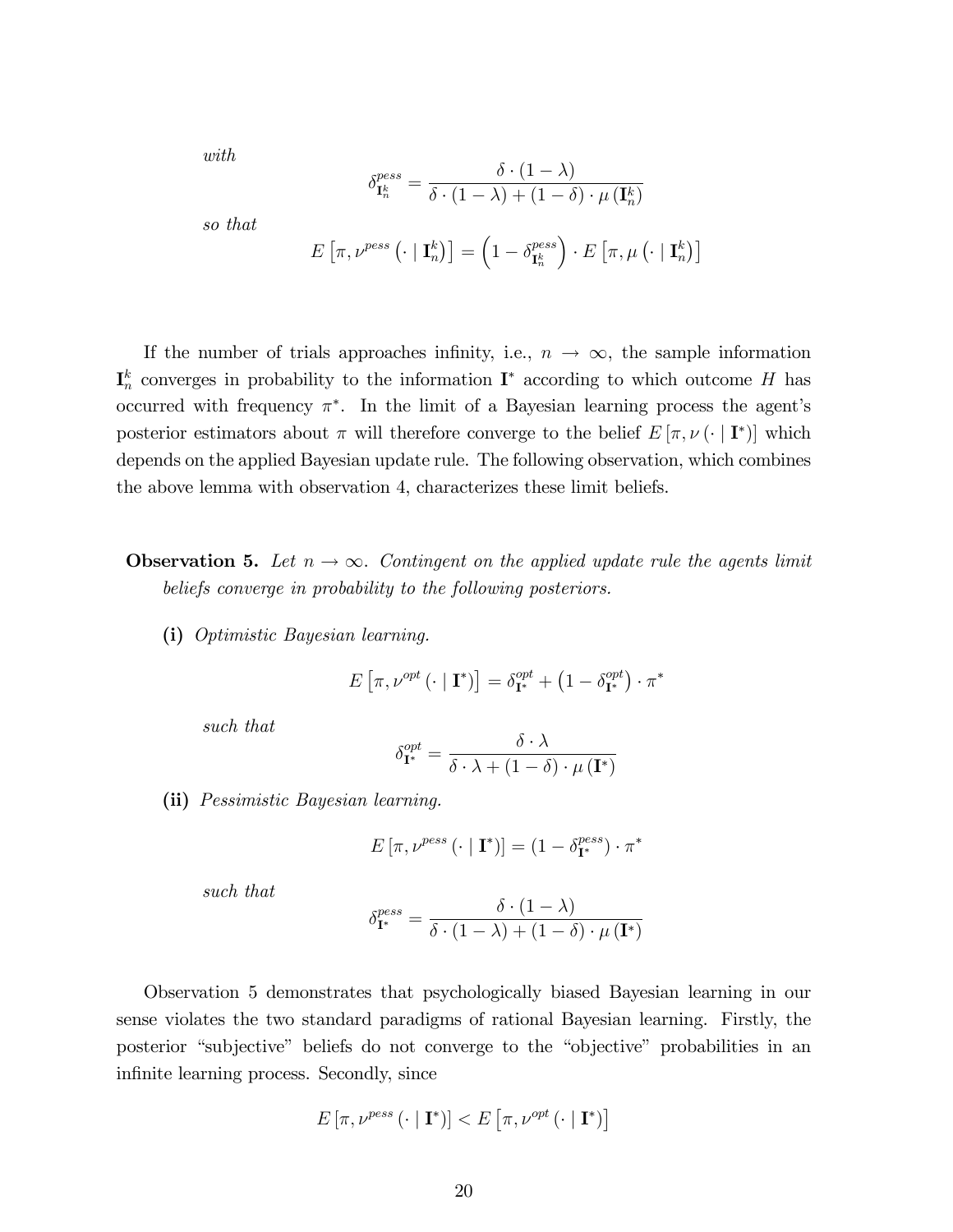for  $\delta \neq 0$ , the posterior estimators of two different agents do not converge to the same limit belief if these agents receive the same information but interpret it differently. Since these posterior estimators of our learning model, can be interpreted - in the appropriate event-space - as the agent's neo-additive belief that some event  $H$  occurs, the *agreeing* to disagree result of proposition 1 is not limited to the short-run but also holds in the long-run for CEU decision-makers.

# 7 A second result: Identical learning rules

Our second agreeing to disagree result applies to people who use the same psychologically biased learning rule but have different information partitions.

Proposition 2: *Consider the following assumptions:* 

- (A1') The agents have identical neo-additive priors, i.e.,  $\nu_1 = \nu_2 \equiv \nu$ , such that  $\delta > 1$ .
- $(A2<sup>r</sup>)$  The agents' posteriors are common knowledge in some state of the world  $\omega^* \in \Omega$  in the sense that it is common knowledge in  $\omega^*$  that the agents have neo-additive priors with parameter-values  $\lambda, \delta, \mu$  and both agents apply the optimistic (resp. pessimistic) update rule.

(A3') The agents' priors satisfy  $\nu(P_1(\omega^*)) \neq \nu(P_2(\omega^*))$  whereby  $P_1(\omega^*)$ ,  $P_2(\omega^*) \neq$  $\Omega.$ 

Then the agents' posterior beliefs about any event  $A \notin \{ \emptyset, \Omega \}$  are different.

Observe that assumption (A3'), i.e.,  $\nu(P_1(\omega^*)) \neq \nu(P_2(\omega^*))$ , cannot hold if the agents have identical priors and identical information partitions. That is, the result of proposition 2 only applies in situations of asymmetric information, i.e.,  $\mathcal{P}_1 \neq \mathcal{P}_2$ , such that the two events  $P_1(\omega^*)$  and  $P_2(\omega^*)$  are not equally likely according to the agents' common prior.

Before we turn to the proof of proposition 2 consider the following example which illustrates the intuition behind our formal proof.

Example. Consider the following information structure

$$
\mathcal{P}_1 = \left\{ \{\omega_1, \omega_2\}, \{\omega_3, \omega_4\}, \ldots \right\} = \left\{ P_1^1, P_1^2, \ldots \right\},
$$
  

$$
\mathcal{P}_2 = \left\{ \{\omega_1, \omega_2, \omega_3, \omega_4\}, \ldots \right\} = \left\{ P_2^1, \ldots \right\}
$$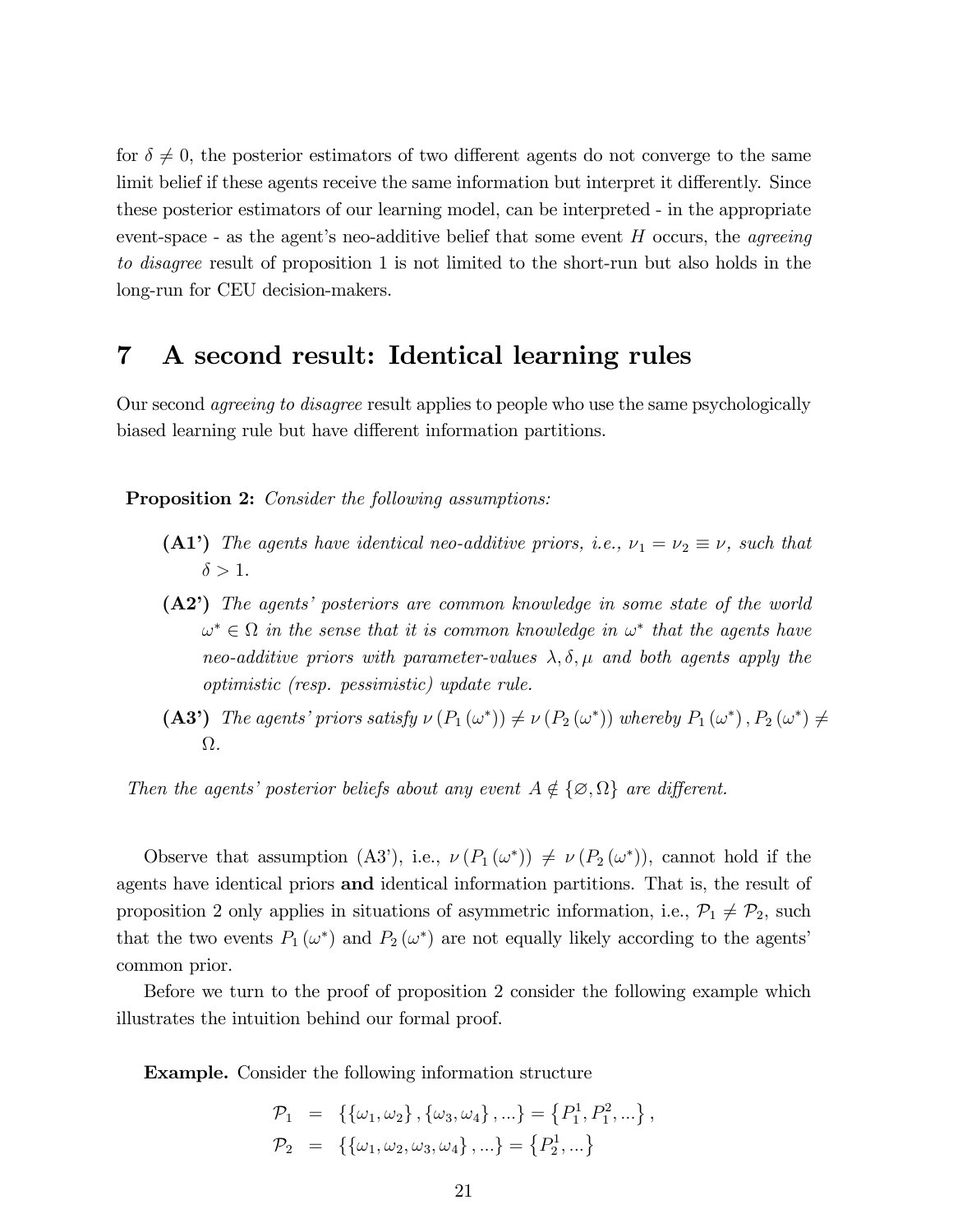so that

$$
\mathcal{P}_1 \wedge \mathcal{P}_2 = \left\{ \left\{ \omega_1, \omega_2, \omega_3, \omega_4 \right\}, \ldots \right\}.
$$

Suppose agent 1 and 2 have a common neo-additive prior  $\nu$  with  $\delta \in (0,1)$  such that

$$
\mu(\{\omega_1\}) = \ldots = \mu(\{\omega_4\}) > 0.
$$

Further suppose that both agents are optimistically biased. Let

$$
A=\{\omega_2,\omega_3\}
$$

and observe that

$$
\nu_1(A \mid P_1^1) = \nu_1(A \mid P_1^2) = \delta_1^{opt} + (1 - \delta_1^{opt}) \cdot \frac{1}{2}
$$
 (17)

with

$$
\delta_1^{opt} = \frac{\delta \cdot \lambda}{\delta \cdot \lambda + (1 - \delta) \cdot \mu (\{\omega_1, \omega_2\})}
$$

and

$$
\nu_2(A \mid P_2^1) = \delta_2^{opt} + (1 - \delta_2^{opt}) \cdot \frac{1}{2}
$$
 (18)

with

$$
\delta_2^{opt} = \frac{\delta \cdot \lambda}{\delta \cdot \lambda + (1 - \delta) \cdot \mu (\{\omega_1, \omega_2, \omega_3, \omega_4\})}.
$$

Observe that the posterior of each agent is the same in every state belonging to  $P(\omega^*) \in$  $P_1 \wedge P_2$  with  $\omega^* \in {\{\omega_1, \omega_2, \omega_3, \omega_4\}}$  so that we can stipulate, in accordance with assumption (A2'), that the agents' posteriors as well as their parameter values  $\lambda$ ,  $\delta$ ,  $\mu$  are common knowledge in every state  $\omega^* \in {\{\omega_1, \omega_2, \omega_3, \omega_4\}}$ . Since  $\delta > 0$ , the posteriors (17) and (18) coincide if and only if

$$
\delta_1^{opt} = \delta_2^{opt} \Leftrightarrow
$$
  
\n
$$
\mu(\{\omega_1, \omega_2\}) = \mu(\{\omega_1, \omega_2, \omega_3, \omega_4\}) \Leftrightarrow
$$
  
\n
$$
\nu(P_1(\omega^*)) = \nu(P_2(\omega^*))
$$

which is not the case in this example. Thus, despite identical priors and identical Bayesian learning rules, both agents have different posterior beliefs which are common knowledge.

**Proof of proposition 2.** Our proof builds on Aumann's (1976) original proof for the case of an additive probability measure, i.e.,  $\delta = 0$ .

**Step 1.** Aumann (1976): For an additive common prior  $\mu$  the agents' posteriors must be identical when they are common knowledge at some state of the world.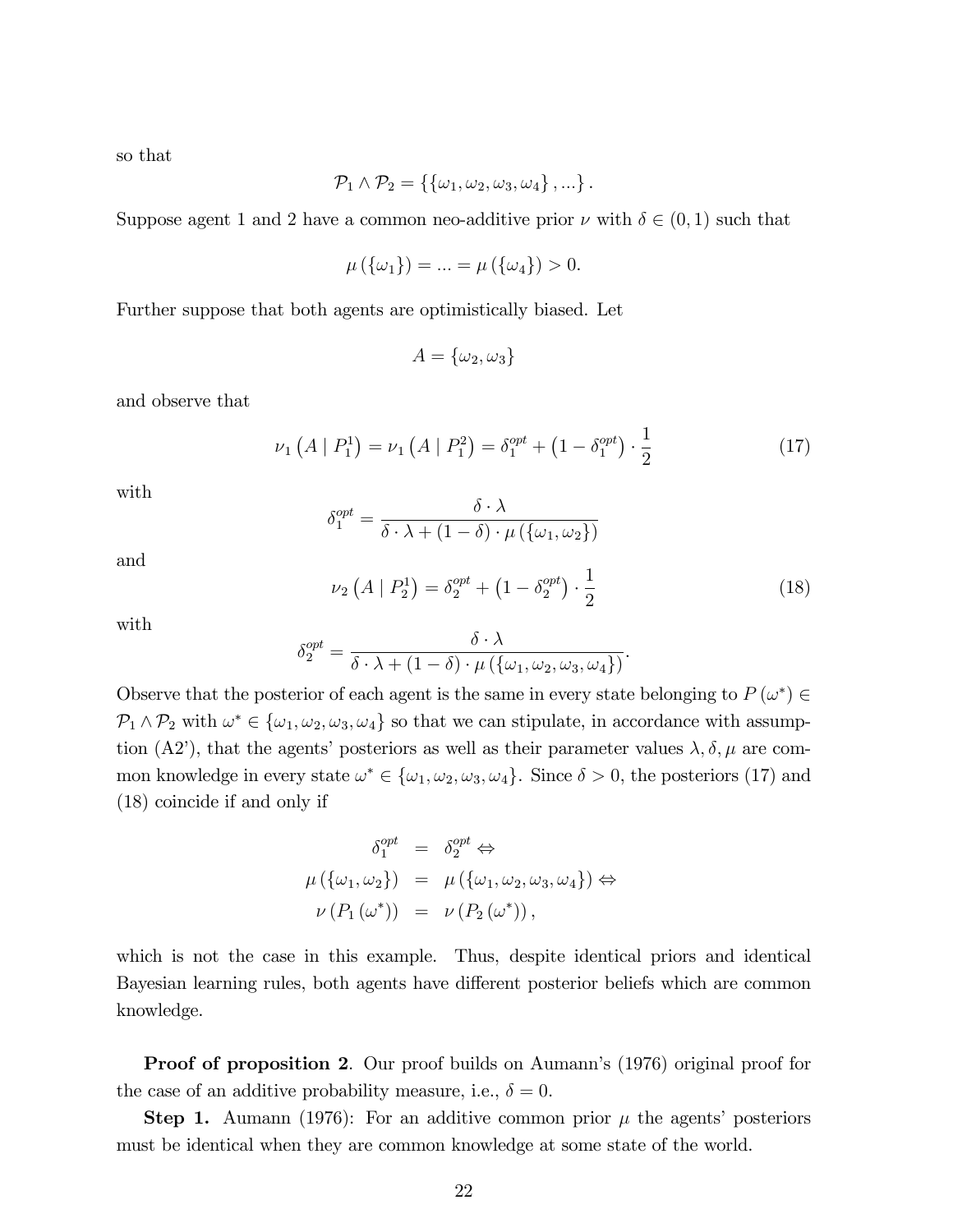Suppose on the contrary that there is some  $\omega^* \in \Omega$  in which it is common knowledge that

$$
\mu_1(A | P_1(\omega^*)) = q_1
$$
 and  $\mu_2(A | P_2(\omega^*)) = q_2$ 

such that  $q_1 \neq q_2$  for some event  $A \in \mathcal{F}$ . Then

$$
\mu_1(A \mid P_1^j) = q_1,\tag{19}
$$

for all  $P_1^j \subseteq P(\omega^*)$  whereby  $P(\omega^*)$  is the member of  $\mathcal{P}_1 \wedge \mathcal{P}_2$  containing  $\omega^*$ . Denote by  $P_1^1, ..., P_1^n$  the members of  $\mathcal{P}_1$  such that

$$
P_1^1 \cup ... \cup P_1^n = P(\omega^*) .
$$

By additivity,

$$
\mu(P_1^1) + \dots + \mu(P_1^n) = \mu(P(\omega^*))
$$
\n(20)

since  $P_1^1, ..., P_1^n$  is a partition of  $P(\omega^*)$ . Also by additivity,

$$
\mu_1(A | P_1^j) = \frac{\mu(A \cap P_1^j)}{\mu(P_1^j)}, j = 1, ..., n
$$

so that, by  $(19)$ ,

$$
\mu(P_1^1) + \ldots + \mu(P_1^n) = \frac{\mu(A \cap P_1^1)}{q_1} + \ldots + \frac{\mu(A \cap P_1^n)}{q_1}.
$$

Since, by additivity,

$$
\mu(A \cap P_1^1) + ... + \mu(A \cap P_1^n) = \mu(A \cap P(\omega^*))
$$

we have

$$
\mu(P_1^1) + \dots \mu(P_1^n) = \frac{\mu(A \cap P(\omega^*))}{q_1}.
$$

Thus, by  $(20)$ ,

$$
\frac{\mu(A \cap P(\omega^*))}{q_1} = \mu(P(\omega^*))\,.
$$

An analogous argument for agent 2 results in

$$
\frac{\mu(A\cap P(\omega^*))}{q_2} = \mu(P(\omega^*))
$$

implying the desired result  $q_1 = q_2$ .

**Step 2.** Consider now the case of identical non-additive priors (1), i.e.,  $\delta > 0$ . Let  $A \notin \{\emptyset, \Omega\}$  and suppose both agents are optimistically biased; (there is an analogous argument for pessimistically biased agents). Then, for  $\omega \in \Omega$ ,

$$
\nu_1^{opt}(A \mid P_1(\omega)) = \delta_{1,B}^{opt} + (1 - \delta_{1,B}^{opt}) \cdot \mu(A \mid P_1(\omega))
$$
\n(21)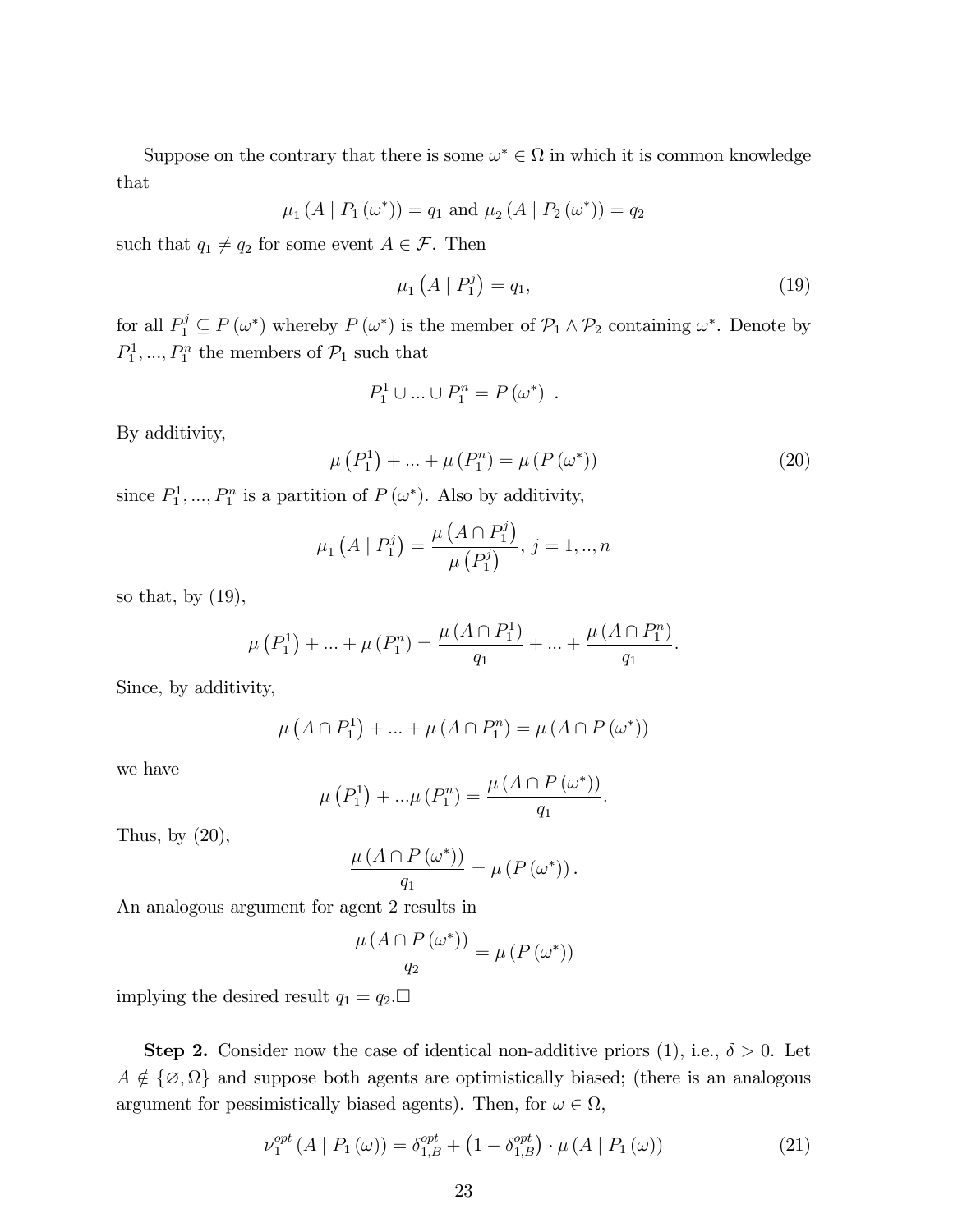with

$$
\delta_{1,B}^{opt} = \frac{\delta \cdot \lambda}{\delta \cdot \lambda + (1 - \delta) \cdot \mu (P_1(\omega))}
$$

and

$$
\nu_2^{opt}(A \mid P_2(\omega)) = \delta_{2,B}^{opt} + (1 - \delta_{2,B}^{opt}) \cdot \mu(A \mid P_2(\omega))
$$
 (22)

with

$$
\delta_{2,B}^{opt} = \frac{\delta \cdot \lambda}{\delta \cdot \lambda + (1 - \delta) \cdot \mu (P_2(\omega))}.
$$

Assume now that the posteriors (21) and (22) as well as their parameter values  $\lambda, \delta, \mu$ are common knowledge in some state  $\omega^* \in \Omega$  in accordance with assumption (A2'). By the argument of step 1, the posteriors must coincide for the special case of  $\delta = 0$ . We therefore have for the additive part of the posteriors

$$
\mu(A | P_1(\omega^*)) = \mu(A | P_2(\omega^*))
$$

so that the agents' posteriors  $(21)$  and  $(22)$  are different if and only if

$$
\delta_{1,B}^{opt} \neq \delta_{2,B}^{opt} \Leftrightarrow
$$
  
\n
$$
\mu(P_1(\omega^*)) \neq \mu(P_2(\omega^*)) \Leftrightarrow
$$
  
\n
$$
\nu(P_1(\omega^*)) \neq \nu(P_2(\omega^*))
$$
.

This proves the proposition.  $\Box\Box$ 

# 8 Concluding remarks and outlook

We consider CEU decision-makers who may interpret new information in an optimistic or pessimistic way. As our first main contribution we apply these two benchmark cases of psychologically biased Bayesian updating to the epistemic situation studied in Aumann (1976). Two formal main results emerge:

- 1. Even if people receive the same information, they may agree to disagree if their psychologically attitudes about the interpretation of new information are different.
- 2. Even if people have the same psychological attitudes, they may agree to disagree if they receive different information.

Both results are in contrast to Aumann's famous conclusion that agents cannot agree to disagree regardless of whether they receive the same information or not. Our concept of psychologically biased Bayesian learning can therefore offer a possible explanation for the existence of ex-post trade in financial assets.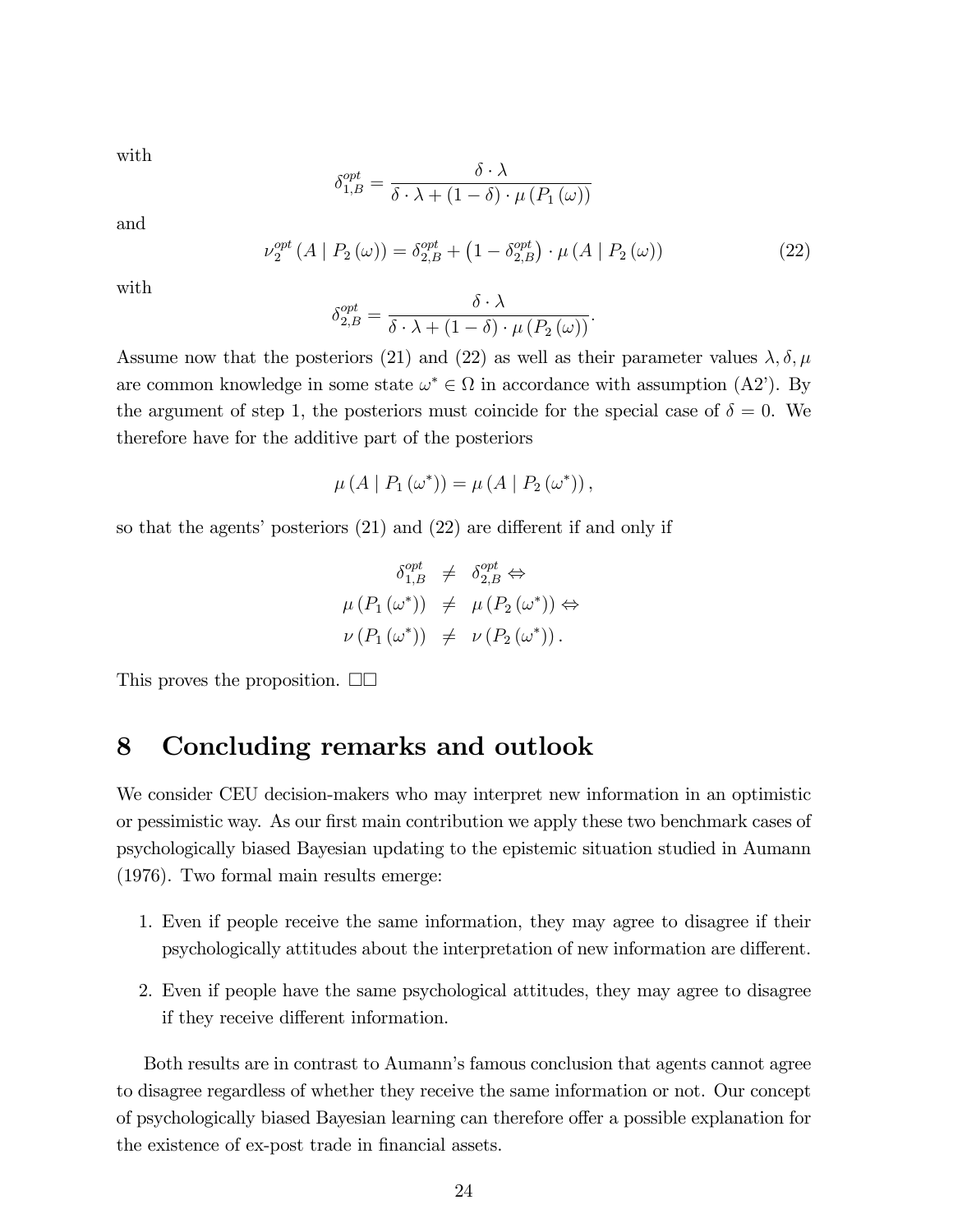As our second main contribution, we address the question in how far the first agreeing-to-disagree result may be relevant in the long-run. To this end we introduce a formal model of psychologically biased Bayesian learning based on optimistic respectively pessimistic interpretation of new information which encompasses the standard model of rational Bayesian learning with additive beliefs as a special case. According to this standard model people's posteriors coincide in the limit if they observe the same sample information drawn from an i.i.d. process so that they cannot agree to disagree forever. We demonstrate that the case is different for CEU decision-makers with nonadditive beliefs since their posteriors will not converge to the same limit beliefs if they apply different update rules. While our learning model thus offers a long-run justification for our first agreeing-to-disagree result, it also shows that identical information does not necessarily induce identical priors.

In order to provide straightforward psychological interpretations of our decisiontheoretic framework, we have restricted attention to the special case of CEU preferences with neo-additive capacities. Especially with respect to updating and learning under ambiguity, the assumption of neo-additive capacities turned out as formally and interpretational extremely convenient. For the sake of mathematical generality, however, it would be interesting to obtain similar results for more general classes of capacities. This holds especially true since Aumann's argument has been so far - with the notable exception of Dow, Madrigal and Werlang (1990) - foremostly investigated within the multiple-priors but not within the CEU framework. Another avenue for future research would be to look into alternative updating rules for capacities and their empirical relevance. The optimistic and the pessimistic update rule are, admittedly, very extreme update rules whose main virtue is to capture the difference between "half full" and "half empty" attitudes in a clear-cut way. Less extreme update rules, such as the full-Bayesian update rule, may be more appropriate for the description of real-life decision-makersí updating and learning behavior.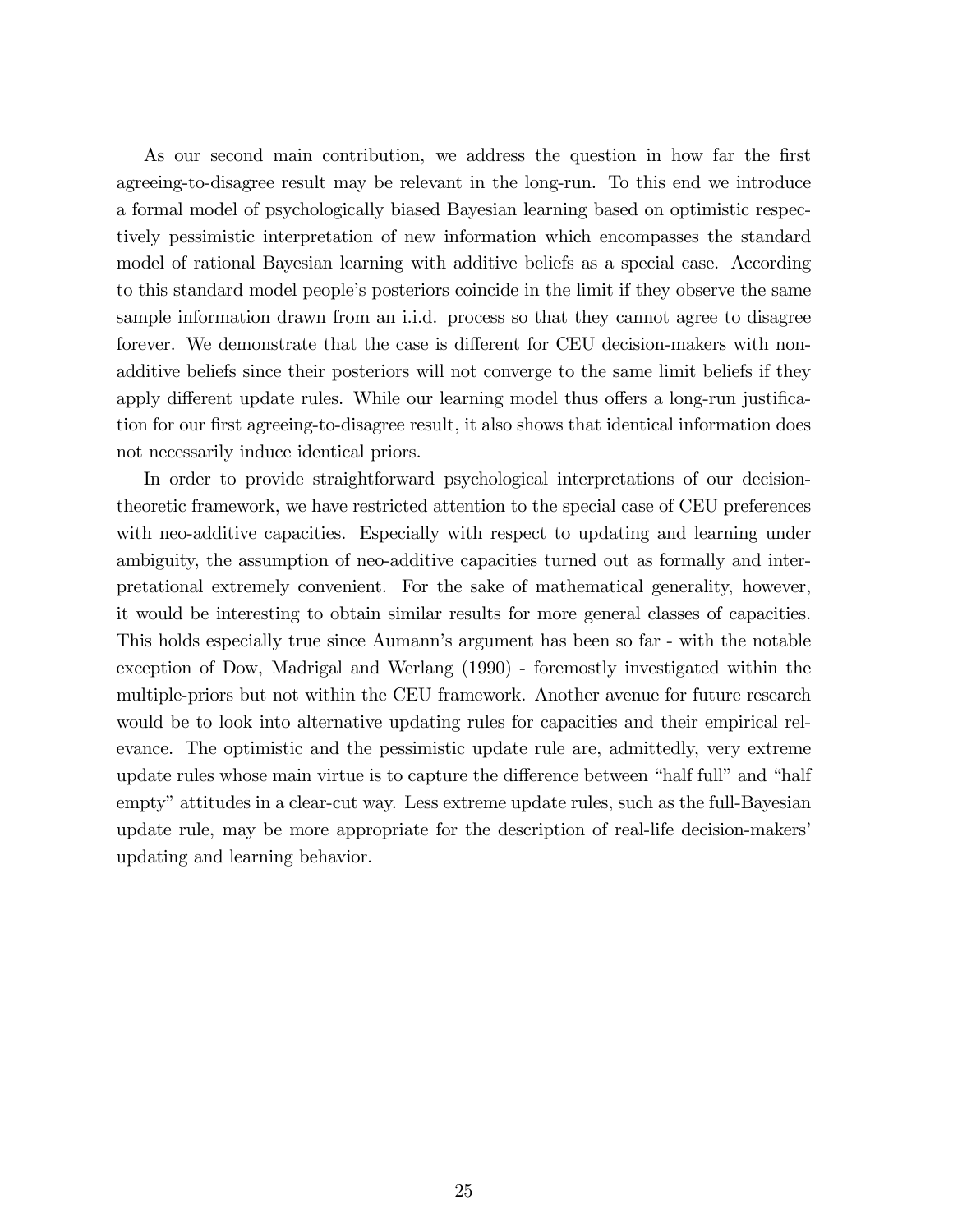# Appendix

**Proof of observation 1:** By an argument in Schmeidler (1986), it suffices to restrict attention to a non-negative valued function  $f$  so that

$$
E[f,\nu] = \int_0^{+\infty} \nu \left\{ \omega \in \Omega \mid f(\omega) \ge z \right\} dz, \tag{23}
$$

which is equivalent to

$$
E[f,\nu] = \int_{\min f}^{\max f} \nu \{ \omega \in \Omega \mid f(\omega) \ge z \} dz
$$

since the range of f is closed and bounded. We consider a partition  $P_n$ ,  $n = 1, 2, ...,$  of  $\Omega$  with members

$$
A_n^k = \{ \omega \in \Omega \mid a_{k,n} < X(\omega) \le b_{k,n} \} \text{ for } k = 1, \dots, 2^n
$$

such that

$$
a_{k,n} = \left[\max f - \min f\right] \cdot \frac{(k-1)}{2^n} + \min f
$$

$$
b_{k,n} = \left[\max f - \min f\right] \cdot \frac{k}{2^n} + \min f.
$$

Define the step functions  $a_n : \Omega \to \mathbb{R}$  and  $b_n : \Omega \to \mathbb{R}$  such that, for  $\omega \in A_n^k$ ,  $k = 1, ..., 2^n$ ,

$$
a_n(\omega) = a_{k,n}
$$
  

$$
b_n(\omega) = b_{k,n}.
$$

Obviously,

$$
E[a_n, \nu] \le E[f, \nu] \le E[b_n, \nu]
$$

for all  $n$  and

$$
\lim_{n \to \infty} E[b_n, \nu] - E[a_n, \nu] = 0.
$$

That is,  $E[a_n, \nu]$  and  $E[b_n, \nu]$  converge to  $E[f, \nu]$  for  $n \to \infty$ . Furthermore, observe that

$$
\min a_n = \min f \text{ for all } n, \text{ and}
$$

$$
\max b_n = \max f \text{ for all } n.
$$

Since  $\lim_{n\to\infty} \min b_n = \lim_{n\to\infty} \min a_n$  and  $E [b_n, \mu]$  is continuous in n, we have

$$
\lim_{n \to \infty} E[b_n, \nu] = \delta\left(\lambda \lim_{n \to \infty} \max b_n + (1 - \lambda) \lim_{n \to \infty} \min b_n\right) + (1 - \delta) \lim_{n \to \infty} E[b_n, \mu]
$$
  
=  $\delta(\lambda \max f + (1 - \lambda) \min f) + (1 - \delta) E[f, \mu].$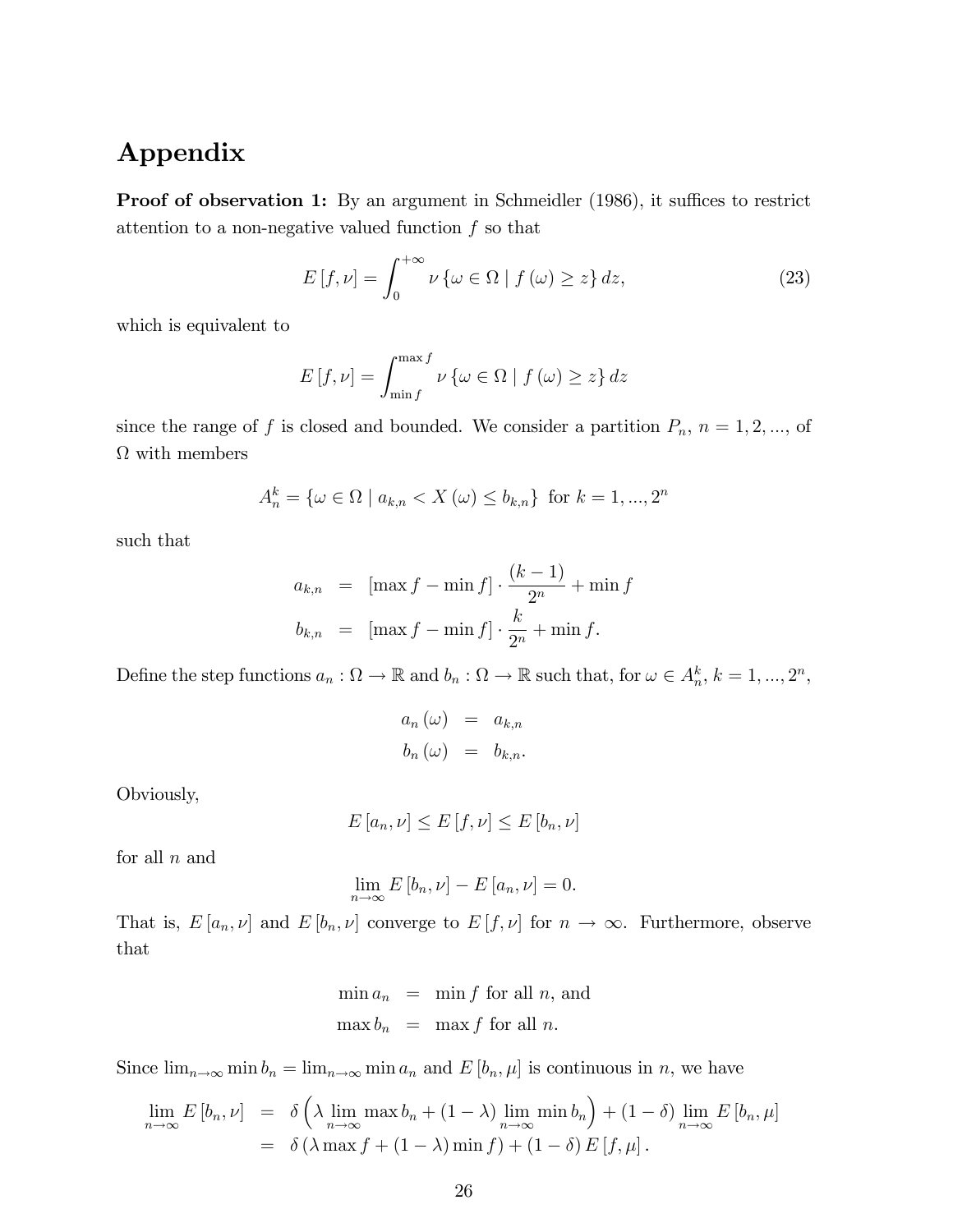In order to prove proposition 3, it therefore remains to be shown that, for all  $n$ ,

$$
E[b_n, \nu] = \delta \left( \lambda \max b_n + (1 - \lambda) \min b_n \right) + (1 - \delta) E[b_n, \mu].
$$

Since  $b_n$  is a step function, (23) becomes

$$
E [b_n, \nu] = \sum_{A_n^k \in P_n} \nu (A_n^{2^n} \cup ... \cup A_n^k) \cdot (b_{k,n} - b_{k-1,n})
$$
  
= 
$$
\sum_{A_n^k \in P_n} b_{k,n} \cdot [\nu (A_n^{2^n} \cup ... \cup A_n^k) - \nu (A_n^{2^n} \cup ... \cup A_n^{k-1})],
$$

implying for a neo-additive capacity

$$
E\left[b_n, \nu\right] = \max b_n \left[\delta \lambda + (1 - \delta) \mu \left(A_n^{2^n}\right)\right] + \sum_{k=2}^{2^n - 1} b_{k,n} \left(1 - \delta \right) \mu \left(A_n^k\right)
$$

$$
+ \min b_n \left[1 - \delta \lambda - (1 - \delta) \sum_{k=2}^{2^n} \mu \left(A_n^k\right)\right]
$$

$$
= \delta \lambda \max b_n + (1 - \delta) \sum_{k=1}^{2^n} b_{k,n} \mu \left(A_n^k\right) + \min b_n \left[\delta - \delta \lambda\right]
$$

$$
= \delta \left(\lambda \max b_n + (1 - \lambda) \min b_n\right) + (1 - \delta) E\left[b_n, \mu\right].
$$

 $\Box$ 

#### Proof of observation 3:

Applying the optimistic Bayesian update rule to a neo-additive capacity gives, for  $A \notin \{\varnothing, \Omega\},\$ 

$$
\nu(A \mid B) = \frac{\delta \cdot \lambda + (1 - \delta) \cdot \mu(A \cap B)}{\delta \cdot \lambda + (1 - \delta) \cdot \mu(B)}
$$
  
= 
$$
\frac{\delta \cdot \lambda}{\delta \cdot \lambda + (1 - \delta) \cdot \mu(B)} + \frac{(1 - \delta) \cdot \mu(B)}{\delta \cdot \lambda + (1 - \delta) \cdot \mu(B)} \cdot \mu(A \mid B)
$$
  
= 
$$
\delta_B^{opt} + (1 - \delta_B^{opt}) \cdot \mu(A \mid B)
$$

such that

$$
\delta_B^{opt} = \frac{\delta \cdot \lambda}{\delta \cdot \lambda + (1 - \delta) \cdot \mu(B)}.
$$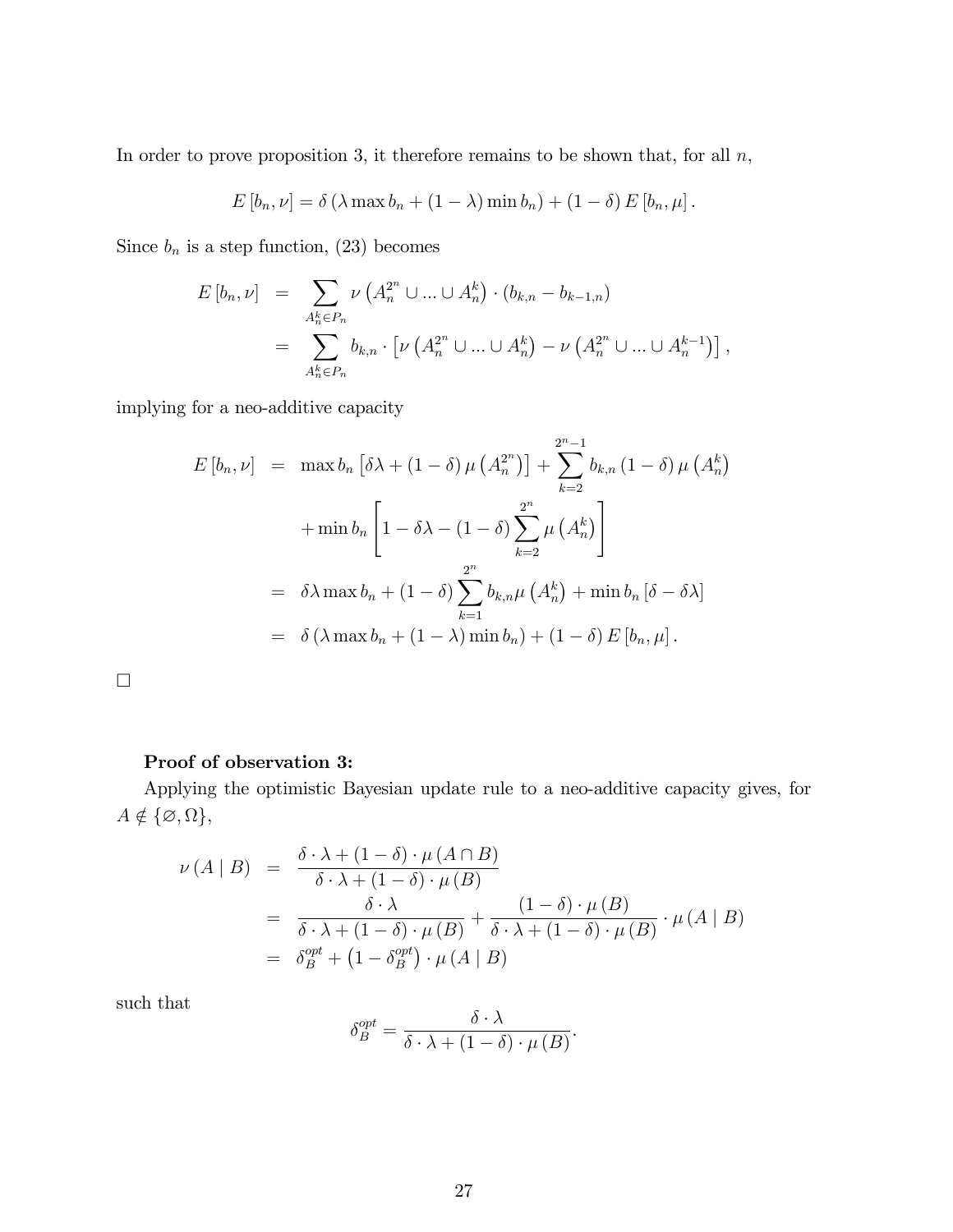Applying the pessimistic Bayesian update rule to a neo-additive capacity gives, for  $A \notin \{\varnothing, \Omega\},\$ 

$$
\nu^{pess}(A \mid B) = \frac{\nu(A \cup \neg B) - \nu(\neg B)}{1 - \nu(\neg B)}
$$
\n
$$
= \frac{\delta \cdot \lambda + (1 - \delta) \cdot \mu(A \cup \neg B) - \delta \cdot \lambda - (1 - \delta) \cdot \mu(\neg B)}{1 - \delta \cdot \lambda - (1 - \delta) \cdot \mu(\neg B)}
$$
\n
$$
= \frac{(1 - \delta) \cdot \mu(A)}{1 - \delta \cdot \lambda - (1 - \delta) \cdot (\mu(\neg B))} - \frac{(1 - \delta) \mu(A \cap \neg B)}{1 - \delta \cdot \lambda - (1 - \delta) \cdot (\mu(\neg B))}
$$
\n
$$
= \frac{(1 - \delta) \cdot \mu(A)}{1 - \delta \cdot \lambda - (1 - \delta) \cdot (\mu(\neg B))} - \frac{(1 - \delta) \mu(\neg B)}{1 - \delta \cdot \lambda - (1 - \delta) \cdot (\mu(\neg B))} \mu(A \mid \neg B)
$$
\n
$$
= \frac{(1 - \delta) \cdot \mu(A)}{1 - \delta \cdot \lambda - (1 - \delta) \cdot (\mu(\neg B))}
$$
\n
$$
= \frac{(1 - \delta) \cdot \mu(\neg B)}{1 - \delta \cdot \lambda - (1 - \delta) \cdot (\mu(\neg B))} \left[ \frac{\mu(A) - \mu(A \mid B) \cdot \mu(B)}{\mu(\neg B)} \right]
$$
\n
$$
= \frac{(1 - \delta) \cdot \mu(B)}{\delta \cdot (1 - \lambda) + (1 - \delta) \cdot \mu(B)} \cdot \mu(A \mid B)
$$
\n
$$
= (1 - \delta^{pess}_{B}) \cdot \mu(A \mid B)
$$

such that

$$
\delta_B^{pess} = \frac{\delta \cdot (1 - \lambda)}{(\delta \cdot (1 - \lambda) + (1 - \delta) \cdot \mu(B))}.
$$

 $\hfill \square$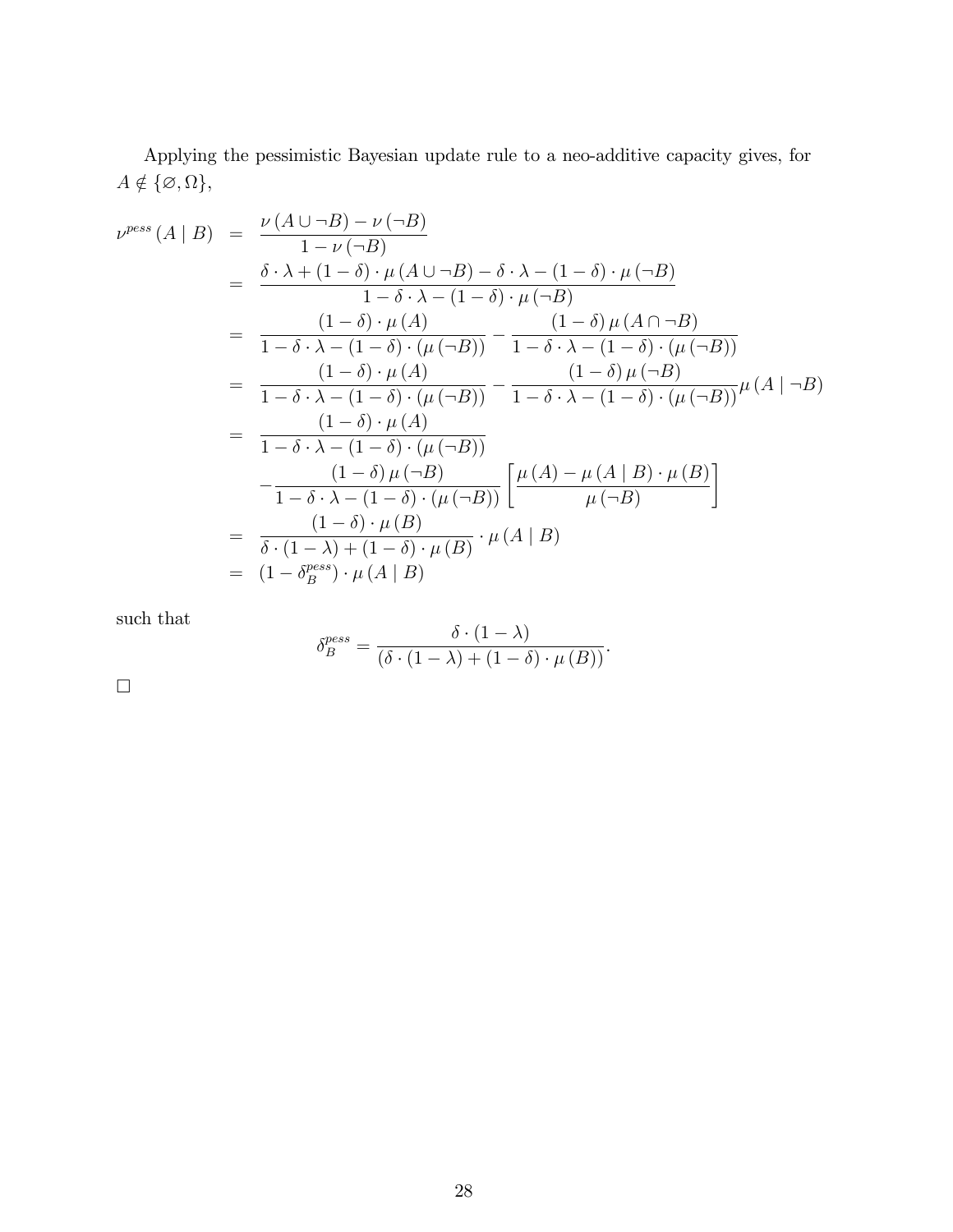# References

- Anscombe, F.J, and R.J. Aumann (1963), "A Definition of Subjective Probability", Annals of American Statistics 34, 199-205.
- Aumann, R. (1976), "Agreeing to disagree," Annals of Statistics 4, 1236-1239.
- Aumann, R. (1987), "Correlated Equilibrium as an Expression of Bayesian Rationality,"  $Econometrica$  55, 1-18.
- Aumann, R. (1998), "Common Priors: A Reply to Gul," *Econometrica* 66, 929-938.
- Bacharach, M. (1985), "Some Extension of a Claim of Aumann in an Axiomatic Model of Knowledge", Journal of Economic Theory 37, 167–190.
- Baron, J. (2007), Thinking and Deciding, Cambridge University Press: New York, Melbourne, Madrid.
- Beck, A.T. (1976), *Cognitive Therapy and the Emotional Disorders*, International Universities Press: New York.
- Berger, J., and L.M. Berliner (1986), "Robust Bayes and Empirical Bayes Analysis with  $\varepsilon$ -Contaminated Priors", Annals of Statistics 14, 461-486.
- Bonanno, G., and K. Nehring (1999), "How to Make Sense of the Common Prior Assumption under Incomplete Information", International Journal of Game Theory 28, 409-434.
- Chapman, C.R. (1973), "Prior Probability Bias in Information Seeking and Opinion Revision," The American Journal of Psychology 86, 269-282.
- Chateauneuf, A., Eichberger, J., and S. Grant (2006), "Choice under Uncertainty with the Best and Worst in Mind: Neo-additive Capacities", *Journal of Economic Theory* forthcoming.
- Dow, J., Madrigal, V., and S.R. Werlang (1990), "Preferences, Common Knowledge, and Speculative Trade", mimeo
- Eichberger, J., and D. Kelsey (1999), "E-Capacities and the Ellsberg Paradox", Theory and Decision  $46, 107-140.$
- Eichberger, J., Grant, S., and D. Kelsey (2006), "Updating Choquet Expected Utility Preferences", mimeo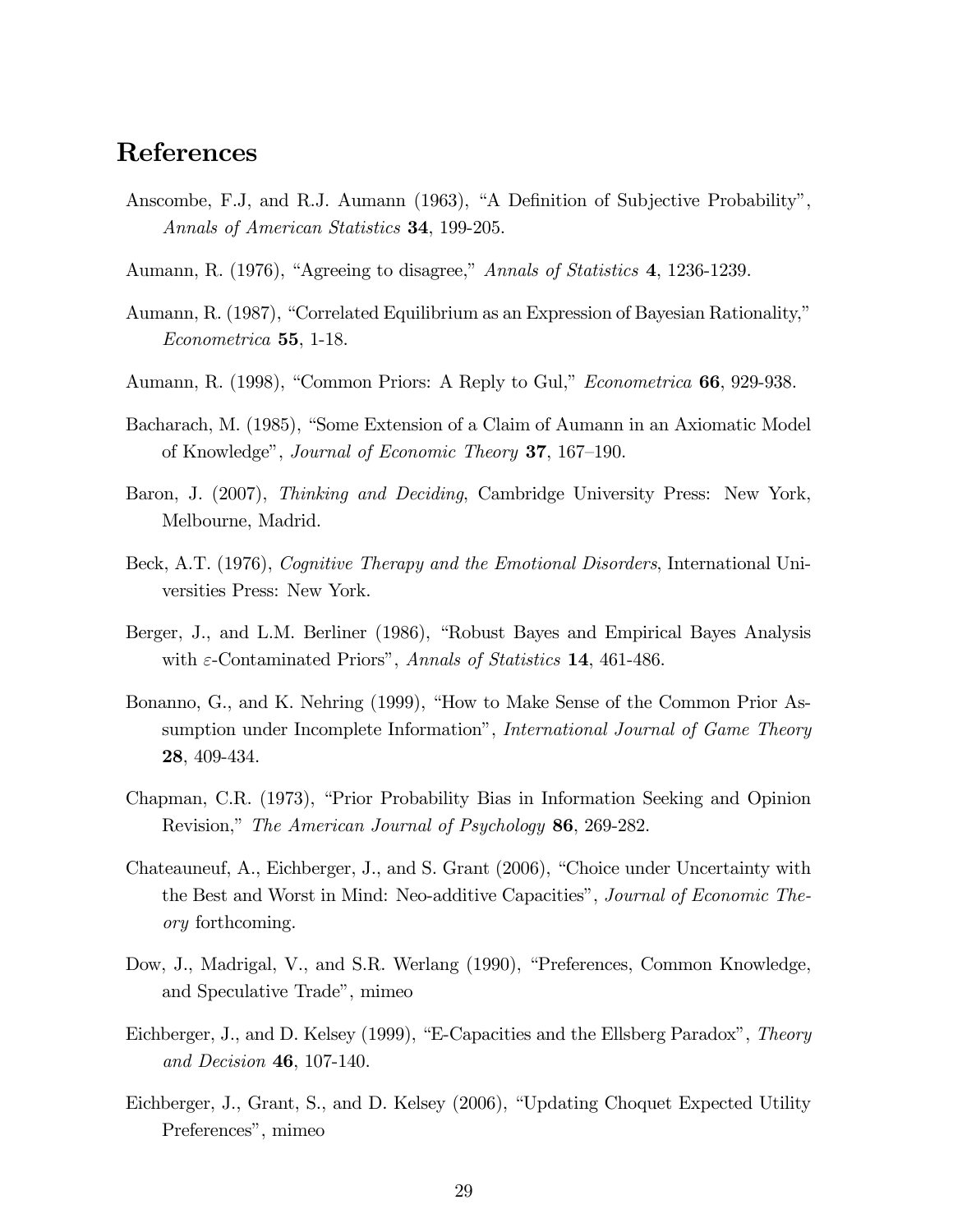- Ellsberg, D. (1961), "Risk, Ambiguity and the Savage Axioms", Quarterly Journal of Economics 75, 643-669.
- Epstein, L.G. (1999), "A Definition of Uncertainty Aversion", The Review of Economic Studies 66, 579-608.
- Epstein, L.G. and M. Le Breton (1993), "Dynamically Consistent Beliefs Must Be Bayesian", Journal of Economic Theory 61, 1-22.
- Epstein, L.G. and M. Schneider (2003), "Recursive Multiple-Priors", Journal of Eco*nomic Theory* 113, 1-31.
- Epstein, L.G. and M. Schneider (2007), "Learning Under Ambiguity", Review of Eco*nomic Studies* **74**, 1275-1303.
- Epstein, L.G. and T. Wang (1994), "Intertemporal Asset Pricing Under Knightian Uncertainty," *Econometrica* 62, 283-322.
- Frederick, S., Loewenstein, G., and T. O'Donoghue (2002), "Time Discounting and Time Preference: A Critical Review", Journal of Economic Literature Vol. XL, 351-401.
- Geanakoplos, J. (1992), "Common Knowledge", Journal of Economic Perspectives 6,  $53 - 82.$
- Ghirardato, P., and M. Marinacci (2002), "Ambiguity Made Precise: A Comparative Foundation", Journal of Economic Theory 102, 251–289.
- Ghirardato, P., Klibanoff, P., and M. Marinacci (1998), "Additivity with Multiple Priors", Journal of Mathematical Economics 30, 405-420.
- Ghirardato, P., Maccheroni, F., and M. Marinacci (2004), "Differentiating Ambiguity and Ambiguity Attitude", Journal of Economic Theory 118, 133-173.
- Gilboa, I. (1987), "Expected Utility with Purely Subjective Non-Additive Probabilities", Journal of Mathematical Economics 16, 65-88.
- Gilboa, I., and D. Schmeidler (1989), "Maxmin Expected Utility with Non-Unique Priors," Journal of Mathematical Economics 18, 141-153.
- Gilboa, I., and D. Schmeidler (1993), "Updating Ambiguous Beliefs", Journal of Economic Theory 59, 33-49.
- Gul, F. (1998), "A Comment on Aumann's Bayesian View," *Econometrica* 66, 923-927.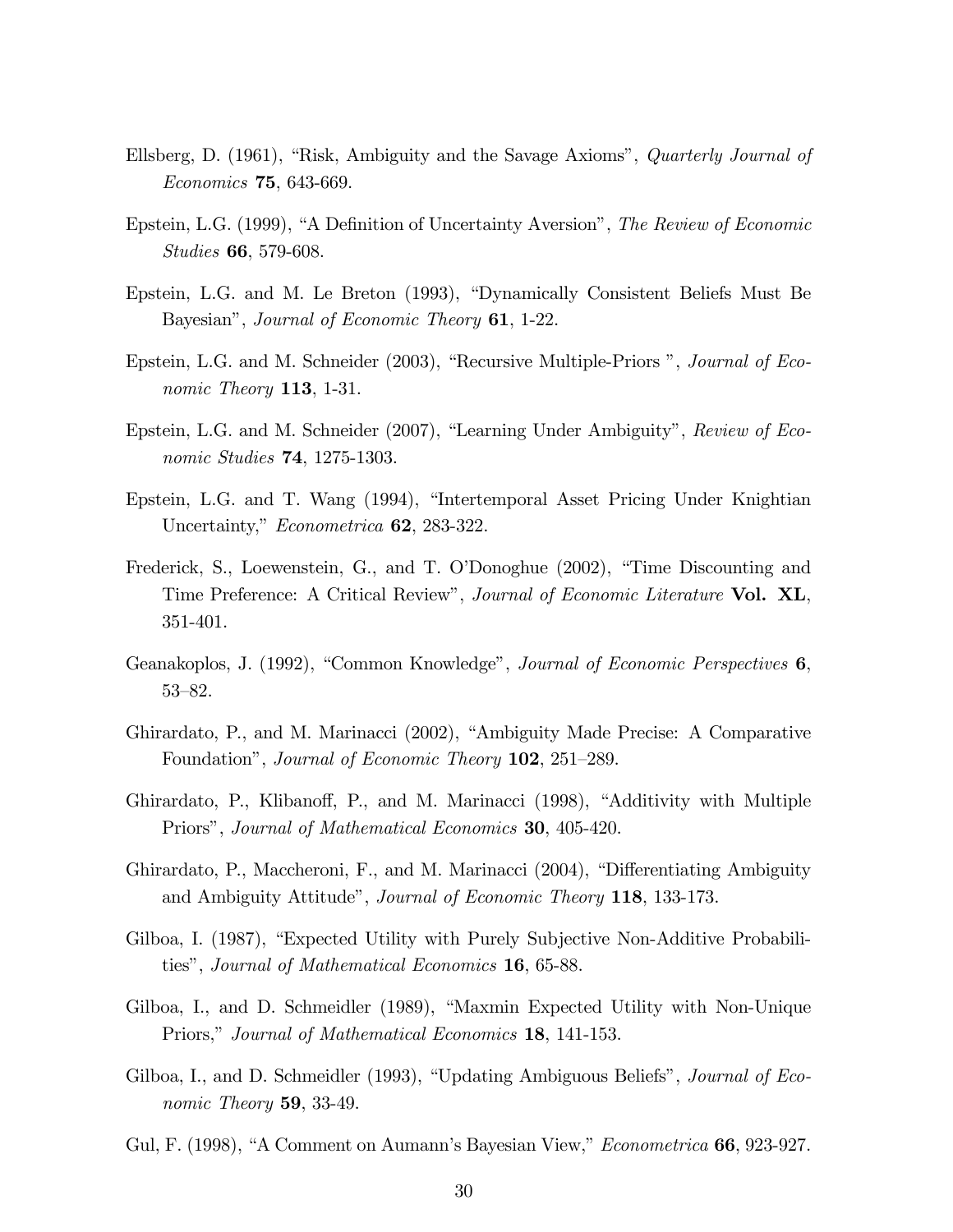- Halevy, Y. (1998). "Trade between Rational Agents as a Result of Asymmetric Information," mimeo.
- Halevy, Y. (2004), "The Possibility of Speculative Trade between Dynamically Consistent Agents," *Games and Economic Behavior* 46, 189-198.
- Harsanyi, J.C. (1967), "Games with Incomplete Information Played by 'Bayesian' Players. Part I: The Basic Model," Management Science 14, 159-182.
- Kahneman, D., and A. Tversky (1979), "Prospect theory: An Analysis of Decision under Risk," *Econometrica* 47, 263-291.
- Kajii, A. and T. Ui (2005), "Incomplete Information Games with Multiple Priors," Japanese Economic Review 56, 332-351.
- Kajii, A. and T. Ui (2007), "Interim Efficient Allocations under Uncertainty," KIER discussion paper 642.
- Laibson, D. (1997), "Golden Eggs and Hyperbolic Discounting," Quarterly Journal of *Economics* 112, 443-477.
- Lord, C.G., Ross, L., and M.R. Lepper (1979), "Biased Assimilation and Attitude Polarization: The Effects of Prior Theories on Subsequently Considered Evidence," Journal of Personality and Social Psychology, 37, 2098-2109.
- Ludwig, A., and A. Zimper (2006a), "Rational Expectations and Ambiguity: A Comment on Abel  $(2002)$ ," *Economics Bulletin*,  $4(2)$ , 1-15.
- Ludwig, A., and A. Zimper (2006b), "Investment Behavior under Ambiguity: The Case of Pessimistic Decision Makers," *Mathematical Social Sciences* 52, 111-130.
- Ma, C. (2001), "No Trade Theorem under Knightian Uncertainty with General Preferences," Theory and Decision  $51$ , 173-181.
- Marinacci, M. (1999), "Limit Laws for Non-additive Probabilities and Their Frequentist Interpretation," Journal of Economic Literature 84, 145–195.
- Marinacci, M. (2002), "Learning from Ambiguous Urns," *Statistical Papers* 43, 145– 151.
- Milgrom, P. (1981), "An Axiomatic Characterization of Common Knowledge," *Econo*metrica 49, 219-222.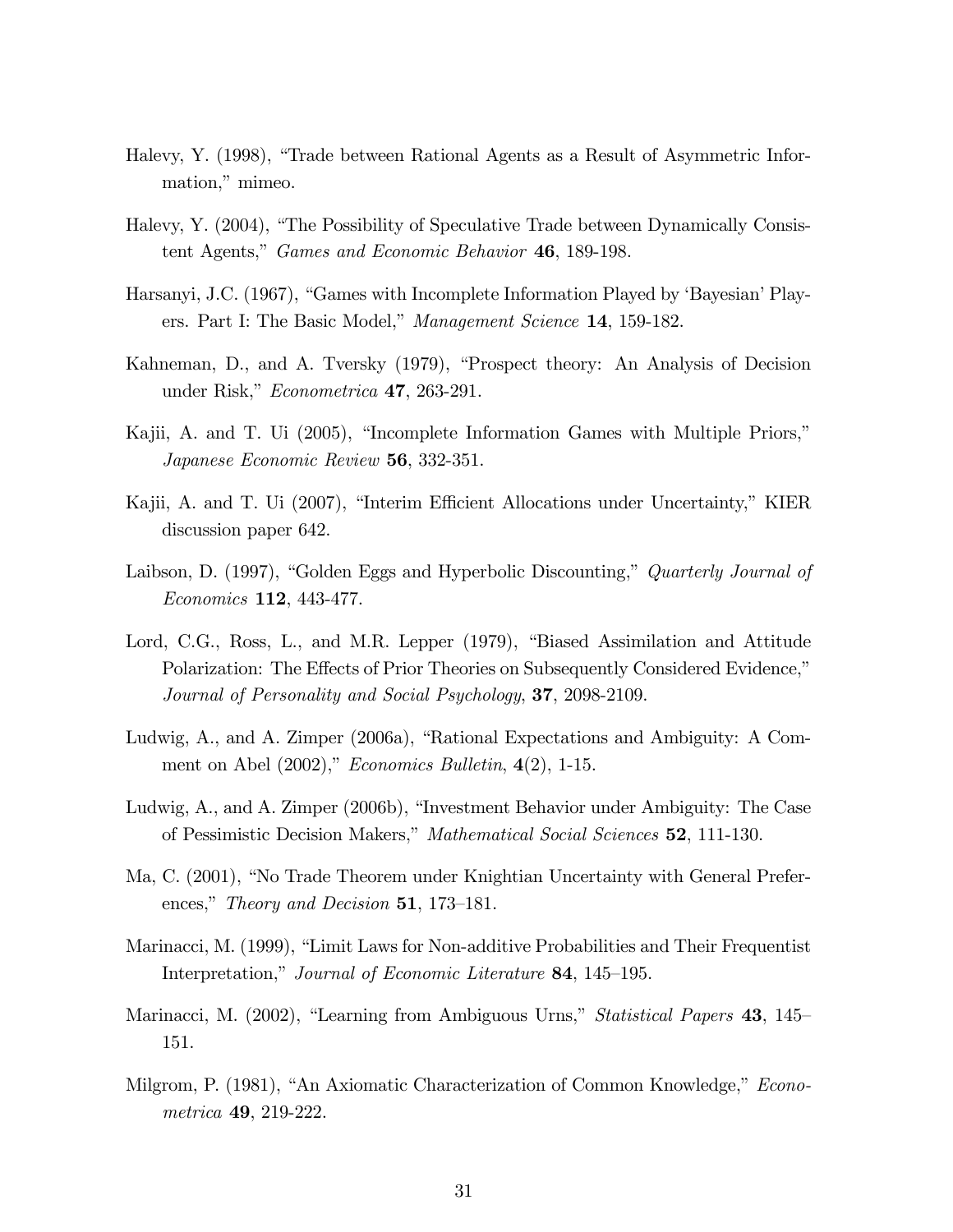- Milgrom, P., and N. Stockey (1982), "Information, Trade and Common Knowledge," Journal of Economic Theory 26, 17-27.
- Morris, S. (1994), "Trade with Heterogeneous Prior Beliefs and Asymmetric Information," *Econometrica* **62**, 1327-1347.
- Neeman, Z. (1996), "Approximating Agreeing to Disagree Results with Common  $p$ -Beliefs," *Games and Economic Behavior* 16, 77-96.
- Pitz, G.F. (1969), "An Inertia Effect (Resistance to Change) in the Revision of Opinion," *Canadian Journal of Psychology* 23, 24-33.
- Pitz, G.F., Downing, L., and H. Reinhold (1967), "Sequential Effects in the Revision of Subjective Probabilities," *Canadian Journal of Psychology* 21, 381-393.
- Pollak, R.A. (1968), "Consistent Planning," The Review of Economic Studies 35, 201-208.
- Quiggin, J.P. (1981), "Risk Perception and Risk Aversion among Australian Farmers," Australian Journal of Agricultural Economics 25, 160-169.
- Quiggin, J.P. (1982), "A Theory of Anticipated Utility," Journal of Economic Behavior and Organization  $3, 323-343$ .
- Rubinstein, A., and A. Wollinski (1990), "On the Logic of "Agreeing to Disagree" Type Results," *Journal of Economic Theory* 51, 184-193.
- Samet, D. (1990), "Ignoring Ignorance and Agreeing to Disagree," Journal of Economic *Theory* 52, 190-207.
- Sarin, R., and P.P. Wakker (1992), "A Simple Axiomatization of Nonadditive Expected Utility," *Econometrica* **60**, 1255-1272.
- Sarin, R., and P.P. Wakker (1998), "Revealed Likelihood and Knightian Uncertainty," Journal of Risk and Uncertainty 16, 223-250.
- Savage, L.J. (1954), *The Foundations of Statistics*, John Wiley and & Sons, Inc.: New York, London, Sydney.
- Schmeidler, D. (1986), "Integral Representation without Additivity," Proceedings of the American Mathematical Society 97, 255-261.
- Schmeidler, D. (1989), "Subjective Probability and Expected Utility without Additivity," *Econometrica* 57, 571-587.